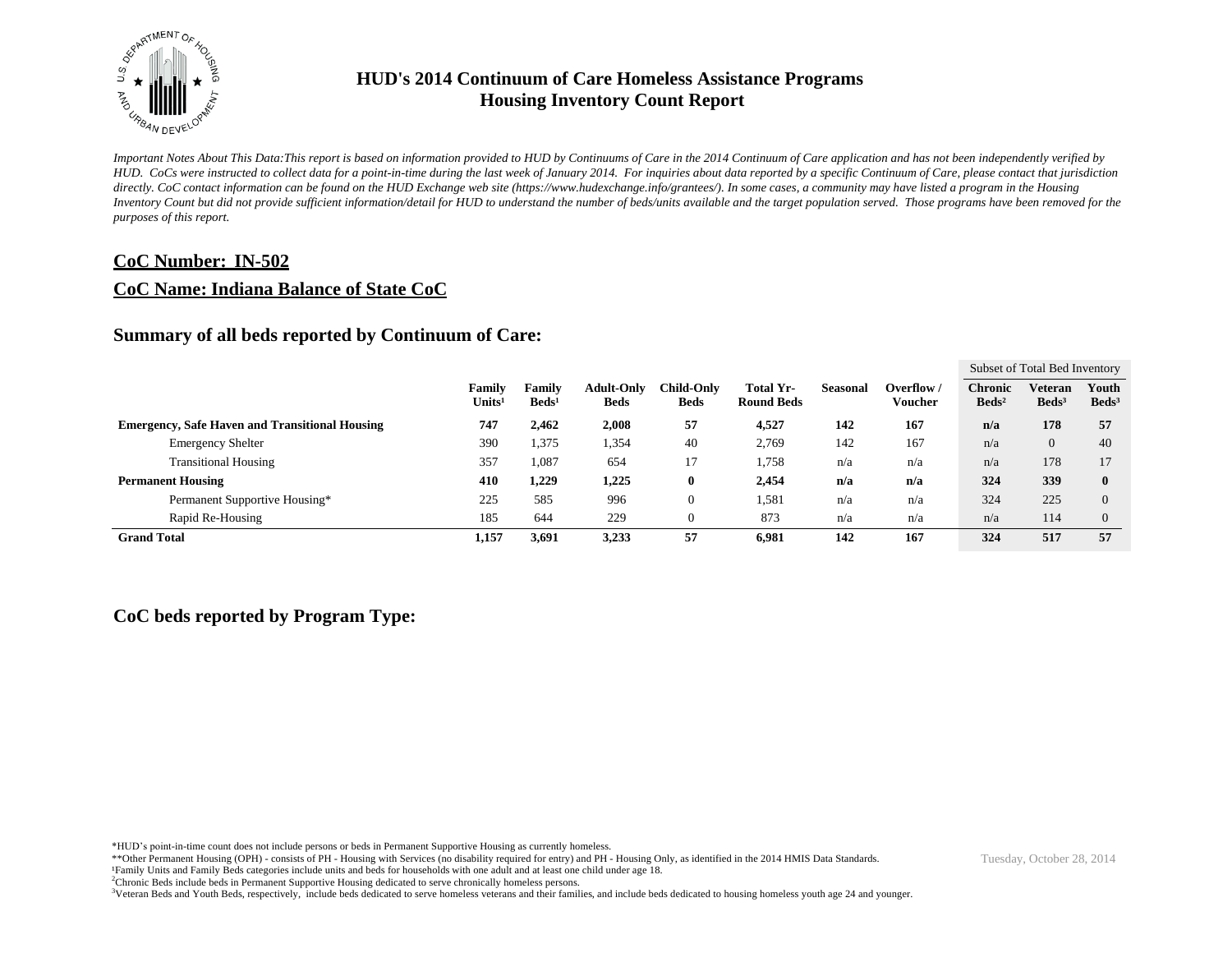

*Important Notes About This Data:This report is based on information provided to HUD by Continuums of Care in the 2014 Continuum of Care application and has not been independently verified by HUD. CoCs were instructed to collect data for a point-in-time during the last week of January 2014. For inquiries about data reported by a specific Continuum of Care, please contact that jurisdiction*  directly. CoC contact information can be found on the HUD Exchange web site (https://www.hudexchange.info/grantees/). In some cases, a community may have listed a program in the Housing *Inventory Count but did not provide sufficient information/detail for HUD to understand the number of beds/units available and the target population served. Those programs have been removed for the purposes of this report.*

| <b>Emergency Shelter for Families<sup>1</sup></b>                       |                               |                              |                           |                                  |                                  |                  |                              |                             | Subset of Total Bed Inventory     |                                     |                            |
|-------------------------------------------------------------------------|-------------------------------|------------------------------|---------------------------|----------------------------------|----------------------------------|------------------|------------------------------|-----------------------------|-----------------------------------|-------------------------------------|----------------------------|
| <b>Provider Name</b>                                                    | <b>Facility Name</b>          | Family<br>Units <sup>1</sup> | Family<br>$\text{Beds}^1$ | <b>Adult-Only</b><br><b>Beds</b> | <b>Child-Only</b><br><b>Beds</b> | <b>Seasonal</b>  | Overflow /<br><b>Voucher</b> | <b>Total</b><br><b>Beds</b> | <b>Chronic</b><br>$\text{Beds}^2$ | <b>Veteran</b><br>Beds <sup>3</sup> | Youth<br>Beds <sup>3</sup> |
| Albion Fellows Bacon Center                                             | Albion Fellows Bacon Center   | 8                            | 34                        | $\overline{0}$                   | $\theta$                         | $\mathbf{0}$     | $\Omega$                     | 34                          | n/a                               | $\theta$                            | $\theta$                   |
| Alternatives Inc.                                                       | Alternatives Inc.             | 12                           | 28                        | $\mathbf{0}$                     | $\theta$                         | $\boldsymbol{0}$ | $\overline{0}$               | 28                          | n/a                               | $\overline{0}$                      | $\theta$                   |
| Anchor House Inc.                                                       | <b>Residential Program</b>    | $\overline{4}$               | 16                        | $\overline{0}$                   | $\Omega$                         | $\Omega$         | $\Omega$                     | 16                          | n/a                               | $\Omega$                            | $\Omega$                   |
| CAM Inc                                                                 | <b>CAM Family Hope Center</b> | 3                            | $\overline{7}$            | $\mathbf{0}$                     | $\theta$                         | $\mathbf{0}$     | $\overline{0}$               | 7                           | n/a                               | $\overline{0}$                      | $\theta$                   |
| Caring Place                                                            | Caring Place                  | 6                            | 25                        | $\theta$                         | $\Omega$                         | $\Omega$         | $\Omega$                     | 25                          | n/a                               | $\Omega$                            | $\Omega$                   |
| Christian Ministries of Delaware County                                 | Family Shelter                | 6                            | 18                        | $\theta$                         | $\Omega$                         | $\mathbf{0}$     | $\mathbf{0}$                 | 18                          | n/a                               | $\theta$                            | $\theta$                   |
| Citizens Concerned for the Homeless                                     | Sand Castle Shelter           | 7                            | 22                        | $\mathbf{0}$                     | $\theta$                         | $\mathbf{0}$     |                              | 23                          | n/a                               | $\overline{0}$                      | $\theta$                   |
| Community Service Center of Morgan C                                    | Wellspring                    | 9                            | 27                        | $\overline{0}$                   | $\theta$                         | $\mathbf{0}$     | $\mathbf{0}$                 | 27                          | n/a                               | $\theta$                            | $\theta$                   |
| Council on Domestic Abuse Inc. (CODA) CODA                              |                               | 5                            | 19                        | $\boldsymbol{0}$                 | $\Omega$                         | $\mathbf{0}$     | $\overline{0}$               | 19                          | n/a                               | $\overline{0}$                      | $\theta$                   |
| Family Service Society                                                  | Hands of Hope - Non DV        |                              | $\overline{4}$            | $\mathbf{1}$                     | $\Omega$                         | $\mathbf{0}$     | $\mathbf{0}$                 | 5                           | n/a                               | $\overline{0}$                      | $\theta$                   |
| Family Services of Delaware Co.                                         | A Better Way                  | 6                            | 25                        | $\mathbf{0}$                     | $\Omega$                         | $\Omega$         | $\Omega$                     | 25                          | n/a                               | $\overline{0}$                      | $\theta$                   |
| Gary Commission for Women                                               | Rainbow ES DV                 | 6                            | 18                        | $\theta$                         | $\theta$                         | $\mathbf{0}$     | $\mathbf{0}$                 | 18                          | n/a                               | $\theta$                            | $\theta$                   |
| Goshen Interfaith Hospitality Network                                   | Goshen Interfaith Hospitality | 5                            | 14                        | $\overline{0}$                   | $\Omega$                         | $\mathbf{0}$     | 0                            | 14                          | n/a                               | $\theta$                            | $\theta$                   |
| <b>Greater Hammond Community Srvs</b>                                   | <b>CAPES House</b>            | 8                            | 20                        | $\mathbf{0}$                     | $\theta$                         | $\mathbf{0}$     | $\theta$                     | 20                          | n/a                               | $\overline{0}$                      | $\theta$                   |
| Holy Trinity Lutheran Church                                            | Project Stepping Stone of Mu  | 3                            | 17                        | $\mathbf{0}$                     | $\Omega$                         | $\Omega$         | $\Omega$                     | 17                          | n/a                               | $\overline{0}$                      | $\theta$                   |
| <b>Hoosier Hills</b>                                                    | Prisoner and Community Tog    | 5                            | 12                        | $\theta$                         | $\Omega$                         | $\mathbf{0}$     | $\mathbf{0}$                 | 12                          | n/a                               | $\overline{0}$                      | $\theta$                   |
| Human Services Inc.                                                     | <b>Horizon House</b>          | $\overline{4}$               | 13                        | $\theta$                         | $\Omega$                         | $\Omega$         | $\Omega$                     | 13                          | n/a                               | $\Omega$                            | $\theta$                   |
| Innermission Inc.                                                       | H3 Claude St. Shelter         | 3                            | 11                        | $\theta$                         | $\Omega$                         | $\Omega$         | $\Omega$                     | 11                          | n/a                               | $\Omega$                            | $\Omega$                   |
| Interfaith Hospitality Network of Greater                               | <b>Emergency Shelter</b>      | 10                           | 40                        | $\mathbf{0}$                     | 0                                | $\mathbf{0}$     | $\mathbf{0}$                 | 40                          | n/a                               | $\overline{0}$                      | $\theta$                   |
| Interfaith Hospitality Network of Lafayett Family Promise of Greater La |                               | 3                            | 14                        | $\theta$                         | $\Omega$                         | $\Omega$         | $\Omega$                     | 14                          | n/a                               | $\Omega$                            | $\Omega$                   |
| Jennings County Council for Domestic Vi Jennings County Council for     |                               | 6                            | 16                        | $\boldsymbol{0}$                 | $\Omega$                         | $\mathbf{0}$     | $\mathbf{0}$                 | 16                          | n/a                               | $\overline{0}$                      | $\theta$                   |
| Marshall County Housing Authority                                       | <b>Hemminger House</b>        | 6                            | 18                        | $\overline{0}$                   | $\Omega$                         | $\Omega$         | $\Omega$                     | 18                          | n/a                               | $\Omega$                            | $\Omega$                   |
| <b>New Directions</b>                                                   | <b>New Directions</b>         | $\overline{2}$               | 6                         | $\mathbf{0}$                     | $\Omega$                         | $\mathbf{0}$     | $\theta$                     | 6                           | n/a                               | $\theta$                            | $\theta$                   |
| New Hope Family Shelter                                                 | New Hope Family Shelter       | 5                            | 18                        | $\boldsymbol{0}$                 | 0                                | $\Omega$         | $\Omega$                     | 18                          | n/a                               | $\overline{0}$                      | $\theta$                   |
| Pigeon Trustee Office                                                   | Dorathea M. MacGregor Fam     | 3                            | 12                        | $\overline{0}$                   | $\theta$                         | $\mathbf{0}$     | $\mathbf{0}$                 | 12                          | n/a                               | $\overline{0}$                      | $\theta$                   |
| Safe Passage                                                            | Safe Passage                  | 6                            | 24                        | $\mathbf{0}$                     | $\Omega$                         | $\mathbf{0}$     | $\theta$                     | 24                          | n/a                               | $\overline{0}$                      | $\theta$                   |
| <b>Salvation Army Lafayette</b>                                         | <b>SAFES</b>                  | 3                            | 15                        | $\theta$                         | $\Omega$                         | $\Omega$         | $\Omega$                     | 15                          | n/a                               | $\overline{0}$                      | $\overline{0}$             |
| St. Jude House                                                          | Safe Haven                    | 8                            | 30                        | $\Omega$                         | $\Omega$                         | $\Omega$         | $\Omega$                     | 30                          | n/a                               | $\Omega$                            | $\Omega$                   |

\*HUD's point-in-time count does not include persons or beds in Permanent Supportive Housing as currently homeless.

\*\*Other Permanent Housing (OPH) - consists of PH - Housing with Services (no disability required for entry) and PH - Housing Only, as identified in the 2014 HMIS Data Standards.

¹Family Units and Family Beds categories include units and beds for households with one adult and at least one child under age 18.

<sup>2</sup>Chronic Beds include beds in Permanent Supportive Housing dedicated to serve chronically homeless persons.

<sup>3</sup>Veteran Beds and Youth Beds, respectively, include beds dedicated to serve homeless veterans and their families, and include beds dedicated to housing homeless youth age 24 and younger.

2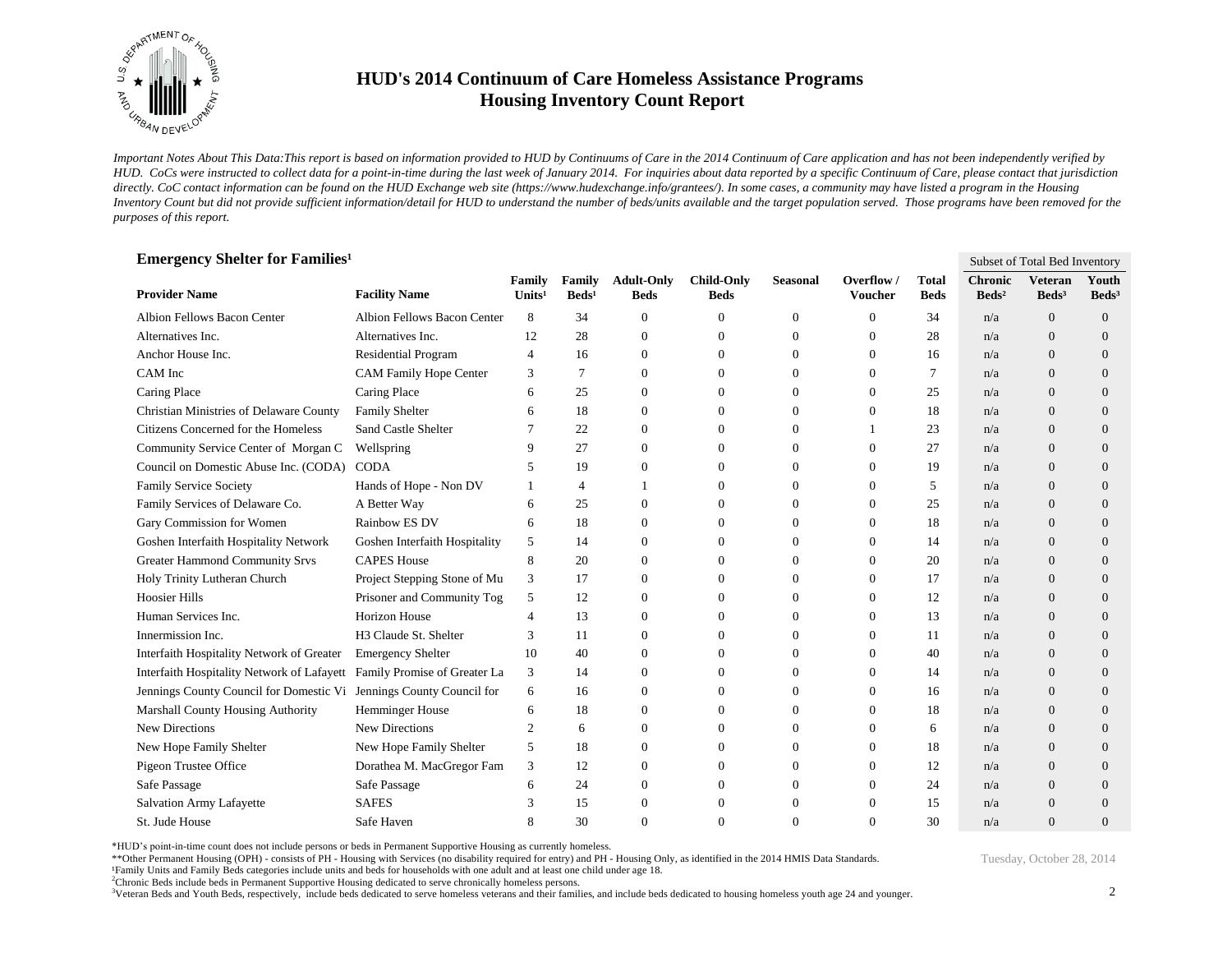

*Important Notes About This Data:This report is based on information provided to HUD by Continuums of Care in the 2014 Continuum of Care application and has not been independently verified by HUD. CoCs were instructed to collect data for a point-in-time during the last week of January 2014. For inquiries about data reported by a specific Continuum of Care, please contact that jurisdiction*  directly. CoC contact information can be found on the HUD Exchange web site (https://www.hudexchange.info/grantees/). In some cases, a community may have listed a program in the Housing *Inventory Count but did not provide sufficient information/detail for HUD to understand the number of beds/units available and the target population served. Those programs have been removed for the purposes of this report.*

| <b>Emergency Shelter for Families<sup>1</sup></b>                 |                               |                              |                           |                                  |                                  |                  |                              |                             |                                     | Subset of Total Bed Inventory       |                            |
|-------------------------------------------------------------------|-------------------------------|------------------------------|---------------------------|----------------------------------|----------------------------------|------------------|------------------------------|-----------------------------|-------------------------------------|-------------------------------------|----------------------------|
| <b>Provider Name</b>                                              | <b>Facility Name</b>          | Family<br>Units <sup>1</sup> | Family<br>$\text{Beds}^1$ | <b>Adult-Only</b><br><b>Beds</b> | <b>Child-Only</b><br><b>Beds</b> | <b>Seasonal</b>  | Overflow /<br><b>Voucher</b> | <b>Total</b><br><b>Beds</b> | <b>Chronic</b><br>Beds <sup>2</sup> | <b>Veteran</b><br>$\text{Beds}^3$   | Youth<br>$\text{Beds}^3$   |
| <b>Total</b>                                                      |                               | 153                          | 523                       | 1                                | $\bf{0}$                         | $\bf{0}$         | $\mathbf{1}$                 | 525                         | n/a                                 | $\bf{0}$                            | $\bf{0}$                   |
| <b>Emergency Shelter for Mixed Populations</b>                    |                               |                              |                           |                                  |                                  |                  |                              |                             |                                     | Subset of Total Bed Inventory       |                            |
| <b>Provider Name</b>                                              | <b>Facility Name</b>          | Family<br>Units $1$          | Family<br>$\text{Beds}^1$ | <b>Adult-Only</b><br><b>Beds</b> | <b>Child-Only</b><br><b>Beds</b> | <b>Seasonal</b>  | Overflow /<br><b>Voucher</b> | <b>Total</b><br><b>Beds</b> | <b>Chronic</b><br>$\text{Beds}^2$   | <b>Veteran</b><br>Beds <sup>3</sup> | Youth<br>Beds <sup>3</sup> |
| Calumet Township Trustee Office                                   | Multi Purpose Center          | 4                            | 18                        | 3                                | $\boldsymbol{0}$                 | $\boldsymbol{0}$ | $\overline{0}$               | 21                          | n/a                                 | $\overline{0}$                      | $\overline{0}$             |
| <b>Catholic Charities Bloomington</b>                             | <b>Becky's Place</b>          | 8                            | 25                        | 10                               | $\overline{0}$                   | $\mathbf{0}$     | $\Omega$                     | 35                          | n/a                                 | $\Omega$                            | 0                          |
| Center for Women and Families                                     | DV Emergency Shelter Progr    | 8                            | 30                        | $\theta$                         | $\overline{0}$                   | $\mathbf{0}$     | $\theta$                     | 30                          | n/a                                 | $\Omega$                            | 0                          |
| Columbus Regional Hospital                                        | <b>Turning Point</b>          | 7                            | 24                        | 7                                | $\mathbf{0}$                     | $\mathbf{0}$     | $\overline{0}$               | 31                          | n/a                                 | $\Omega$                            | 0                          |
| Crisis Connection                                                 | <b>Crisis Connection</b>      | $\mathbf{0}$                 | $\Omega$                  | $\theta$                         | $\Omega$                         | $\Omega$         | 9                            | 9                           | n/a                                 | $\Omega$                            | 0                          |
| Family Service Association of Howard Co Domestic Violence Program |                               | $\overline{2}$               | 8                         | 20                               | $\Omega$                         | $\Omega$         | $\theta$                     | 28                          | n/a                                 | $\Omega$                            | $\Omega$                   |
| <b>Family Service Society</b>                                     | Hands of Hope DV              | 3                            | 9                         | 3                                | $\mathbf{0}$                     | $\mathbf{0}$     | $\overline{0}$               | 12                          | n/a                                 | $\overline{0}$                      | 0                          |
| Family Services of Elkhart (IFIT)                                 | Elkhart County Women's Shel   | 9                            | 32                        | 6                                | $\overline{0}$                   | $\mathbf{0}$     | $\theta$                     | 38                          | n/a                                 | $\Omega$                            | $\overline{0}$             |
| Fellowship Mission                                                | Fellowship Mission ES         | 2                            | $\overline{4}$            | 29                               | $\Omega$                         | $\Omega$         | $\Omega$                     | 33                          | n/a                                 | $\Omega$                            | $\Omega$                   |
| Kokomo Rescue Mission                                             | Open Arms Women's Shelter     | 13                           | 50                        | 12                               | $\mathbf{0}$                     | $\mathbf{0}$     | $\theta$                     | 62                          | n/a                                 | $\Omega$                            | $\overline{0}$             |
| Kosciusko County Shelter for Abuse                                | <b>Beamon Home</b>            | 3                            | 15                        | $\theta$                         | $\overline{0}$                   | $\mathbf{0}$     | $\Omega$                     | 15                          | n/a                                 | $\Omega$                            | $\overline{0}$             |
| Light House Mission Inc. Terre Haute                              | <b>Conners</b> Center         | 6                            | 12                        | 28                               | $\Omega$                         | $\mathbf{0}$     | 12                           | 52                          | n/a                                 | $\Omega$                            | $\Omega$                   |
| Light House Mission Inc. Terre Haute                              | <b>Light Life Families</b>    | 12                           | 24                        | 8                                | $\mathbf{0}$                     | $\mathbf{0}$     | 6                            | 38                          | n/a                                 | $\overline{0}$                      | $\overline{0}$             |
| Middle Way House Inc.                                             | Middle Way House Emergenc     | 10                           | 22                        | 8                                | $\theta$                         | $\overline{0}$   | $\Omega$                     | 30                          | n/a                                 | $\Omega$                            | 0                          |
| Missionaries of Charity Shelter                                   | Sojourner Truth House Missi   | $\overline{4}$               | 20                        | 8                                | $\Omega$                         | $\Omega$         | $\Omega$                     | 28                          | n/a                                 | $\Omega$                            | $\Omega$                   |
| NC Indiana Rural Crisis Center                                    | NC Indiana Rural Crisis Cent  | 5                            | 13                        | 6                                | $\mathbf{0}$                     | $\mathbf{0}$     | $\theta$                     | 19                          | n/a                                 | $\overline{0}$                      | $\overline{0}$             |
| St. Elizabeth Catholic Charities                                  | St. Elizabeth Regional Matern | $\overline{4}$               | 8                         | 8                                | $\overline{0}$                   | $\mathbf{0}$     | $\Omega$                     | 16                          | n/a                                 | $\Omega$                            | 0                          |
| YWCA of Fort Wayne                                                | Women's Shelter               | 6                            | 23                        | 22                               | $\overline{0}$                   | $\mathbf{0}$     | $\theta$                     | 45                          | n/a                                 | $\Omega$                            | $\Omega$                   |
| <b>Total</b>                                                      |                               | 106                          | 337                       | 178                              | $\mathbf{0}$                     | $\bf{0}$         | 27                           | 542                         | n/a                                 | $\mathbf{0}$                        | 0                          |

\*HUD's point-in-time count does not include persons or beds in Permanent Supportive Housing as currently homeless.

\*\*Other Permanent Housing (OPH) - consists of PH - Housing with Services (no disability required for entry) and PH - Housing Only, as identified in the 2014 HMIS Data Standards.

¹Family Units and Family Beds categories include units and beds for households with one adult and at least one child under age 18.

<sup>2</sup>Chronic Beds include beds in Permanent Supportive Housing dedicated to serve chronically homeless persons.

<sup>3</sup>Veteran Beds and Youth Beds, respectively, include beds dedicated to serve homeless veterans and their families, and include beds dedicated to housing homeless youth age 24 and younger.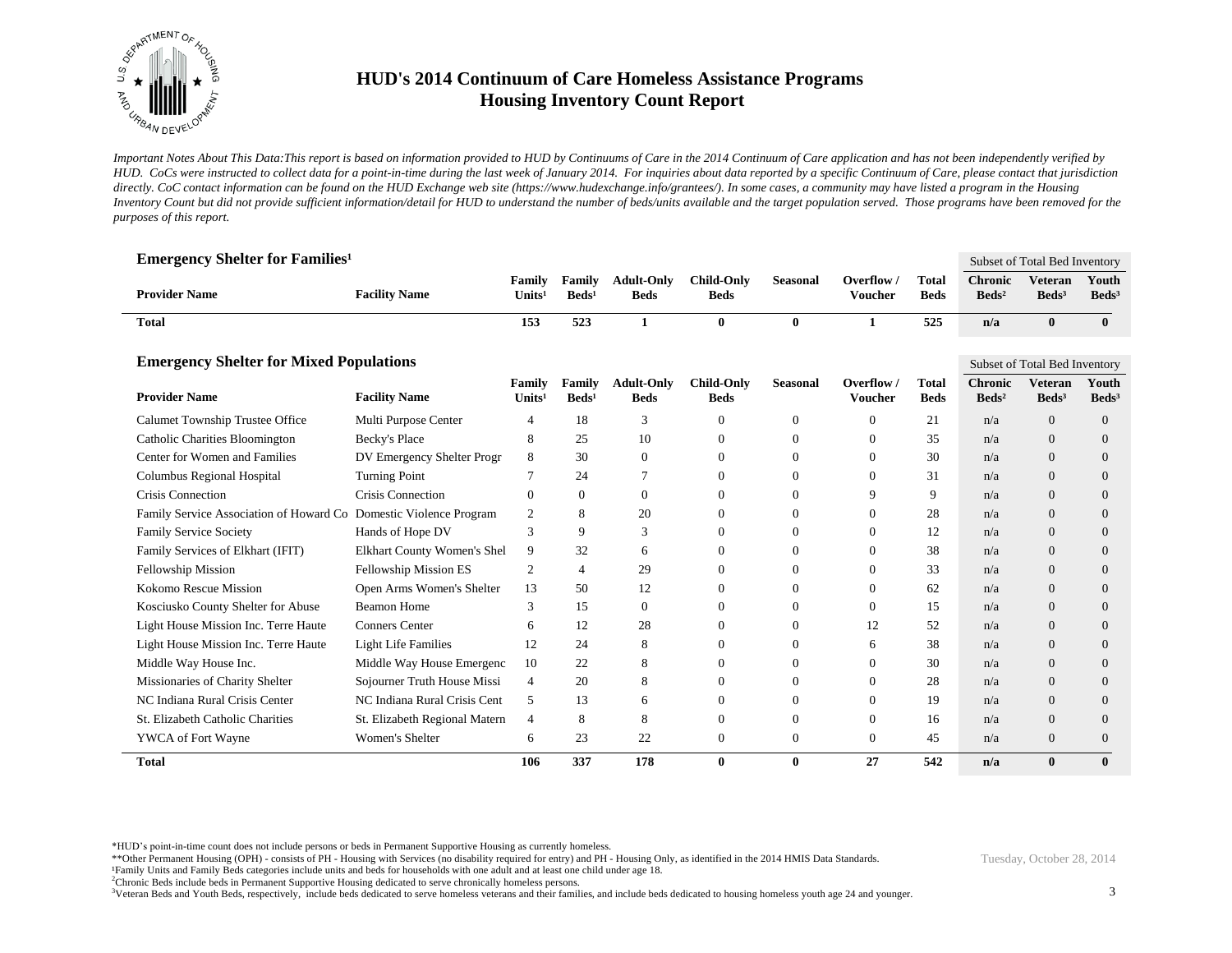

*Important Notes About This Data:This report is based on information provided to HUD by Continuums of Care in the 2014 Continuum of Care application and has not been independently verified by HUD. CoCs were instructed to collect data for a point-in-time during the last week of January 2014. For inquiries about data reported by a specific Continuum of Care, please contact that jurisdiction*  directly. CoC contact information can be found on the HUD Exchange web site (https://www.hudexchange.info/grantees/). In some cases, a community may have listed a program in the Housing *Inventory Count but did not provide sufficient information/detail for HUD to understand the number of beds/units available and the target population served. Those programs have been removed for the purposes of this report.*

| <b>Emergency Shelter for Adult Individuals</b> |                                     |                     |                           |                                  |                                  |                 |                              |                             | Subset of Total Bed Inventory     |                                     |                            |
|------------------------------------------------|-------------------------------------|---------------------|---------------------------|----------------------------------|----------------------------------|-----------------|------------------------------|-----------------------------|-----------------------------------|-------------------------------------|----------------------------|
| <b>Provider Name</b>                           | <b>Facility Name</b>                | Family<br>Units $1$ | Family<br>$\text{Beds}^1$ | <b>Adult-Only</b><br><b>Beds</b> | <b>Child-Only</b><br><b>Beds</b> | <b>Seasonal</b> | Overflow /<br><b>Voucher</b> | <b>Total</b><br><b>Beds</b> | <b>Chronic</b><br>$\text{Beds}^2$ | <b>Veteran</b><br>Beds <sup>3</sup> | Youth<br>Beds <sup>3</sup> |
| Backstreet Mission Inc.                        | <b>Upper Room</b>                   | $\theta$            | 0                         | 22                               | 0                                | $\overline{0}$  | $\Omega$                     | 22                          | n/a                               | $\overline{0}$                      | $\theta$                   |
| <b>Brothers Keeper</b>                         | Brothers' Keeper                    | $\theta$            | 0                         | 24                               | $\overline{0}$                   | $\mathbf{0}$    | 2                            | 26                          | n/a                               | $\Omega$                            | $\Omega$                   |
| CAM Inc                                        | <b>CAM</b> Residential              | $\Omega$            | $\theta$                  | 11                               | $\overline{0}$                   | $\mathbf{0}$    | $\Omega$                     | 11                          | n/a                               | $\overline{0}$                      | $\Omega$                   |
| Catholic Charities Terre Haute                 | <b>Bethany House</b>                | $\overline{4}$      | 12                        | 8                                | $\mathbf{0}$                     | $\theta$        | $\Omega$                     | 20                          | n/a                               | $\overline{0}$                      | $\theta$                   |
| Christian Center                               | Christian Center Men's Progr        | $\overline{0}$      | $\mathbf{0}$              | 70                               | $\Omega$                         | $\Omega$        | $\Omega$                     | 70                          | n/a                               | $\overline{0}$                      | $\Omega$                   |
| <b>Christian Ministries of Delaware County</b> | Women's Sleeping Room               | $\overline{0}$      | $\theta$                  | $\theta$                         | $\overline{0}$                   | 10              | $\overline{0}$               | 10                          | n/a                               | $\overline{0}$                      | $\theta$                   |
| Christian Ministries of Delaware County        | Men's Sleeping Room                 | $\theta$            | $\theta$                  | $\mathbf{0}$                     | $\overline{0}$                   | 11              | $\Omega$                     | 11                          | n/a                               | $\overline{0}$                      | $\theta$                   |
| <b>City Rescue Mission</b>                     | <b>City Rescue Mission</b>          | $\theta$            | $\theta$                  | 36                               | $\Omega$                         | $\overline{0}$  | 0                            | 36                          | n/a                               | $\overline{0}$                      | $\theta$                   |
| Community & Family Services                    | Huntington House Homeless           | 3                   | 10                        | $\mathbf{0}$                     | $\mathbf{0}$                     | $\theta$        | $\theta$                     | 10                          | n/a                               | $\Omega$                            | $\theta$                   |
| <b>Emmaus Mission</b>                          | <b>Emmaus Mission</b>               | 2                   | 14                        | 15                               | 2                                | $\mathbf{0}$    | $\Omega$                     | 31                          | n/a                               | $\overline{0}$                      | $\overline{2}$             |
| <b>Evansville Rescue Mission</b>               | <b>Evansville Rescue Mission</b>    | $\Omega$            | $\theta$                  | 121                              | $\Omega$                         | $\mathbf{0}$    | 13                           | 134                         | n/a                               | $\theta$                            | $\theta$                   |
| <b>Faith Mission</b>                           | <b>Faith Mission</b>                | 14                  | 33                        | 80                               | $\Omega$                         | $\Omega$        | $\Omega$                     | 113                         | n/a                               | $\Omega$                            | $\Omega$                   |
| Family Crisis Shelter Inc                      | <b>Residential Services</b>         | 7                   | 21                        | 10                               | $\overline{0}$                   | 0               | $\Omega$                     | 31                          | n/a                               | $\overline{0}$                      | $\theta$                   |
| First Baptist Church of Hammond                | <b>Warming Shelter</b>              | $\theta$            | $\mathbf{0}$              | 13                               | $\overline{0}$                   | $\theta$        | $\Omega$                     | 13                          | n/a                               | $\overline{0}$                      | $\theta$                   |
| Fort Wayne Rescue Mission                      | Fort Wayne Rescue Mission           | $\overline{0}$      | $\Omega$                  | 72                               | $\Omega$                         | $\Omega$        | $\Omega$                     | 72                          | n/a                               | $\Omega$                            | $\Omega$                   |
| Gabriels Horn Corporation                      | Gabriels Horn Shelter               | 4                   | 12                        |                                  | $\mathbf{0}$                     | $\theta$        | $\theta$                     | 13                          | n/a                               | $\overline{0}$                      | $\theta$                   |
| Genesis Outreach Inc.                          | <b>Grace Haven</b>                  | $\Omega$            | $\Omega$                  | $\overline{4}$                   | $\Omega$                         | $\Omega$        | $\Omega$                     | 4                           | n/a                               | $\Omega$                            | $\Omega$                   |
| <b>Grant County Rescue Mission</b>             | Grant County Men's Shelter          | $\overline{0}$      | $\Omega$                  | 70                               | $\Omega$                         | $\Omega$        | $\overline{c}$               | 72                          | n/a                               | $\Omega$                            | $\Omega$                   |
| <b>Grant County Rescue Mission</b>             | Open Heart Women's Shelter          | $\mathbf{0}$        | $\theta$                  | 12                               | $\overline{0}$                   | $\theta$        | $\overline{0}$               | 12                          | n/a                               | $\overline{0}$                      | $\theta$                   |
| Hancock Hope House                             | <b>Emergency Shelter</b>            | $\overline{4}$      | 20                        | 15                               | $\overline{0}$                   | $\Omega$        | $\Omega$                     | 35                          | n/a                               | $\overline{0}$                      | $\theta$                   |
| Haven House Hammond                            | Haven House Domestic Viole          | 5                   | 17                        | 2                                | $\overline{0}$                   | $\Omega$        | $\Omega$                     | 19                          | n/a                               | $\Omega$                            | $\theta$                   |
| Haven House Services Inc. Jeffersonville       | Williams Emergency Housing          | 8                   | 40                        | 44                               | 14                               | $\mathbf{0}$    | 24                           | 122                         | n/a                               | $\overline{0}$                      | 14                         |
| Heart House Inc.                               | Heart House Inc.                    | 6                   | 34                        | 26                               | $\overline{0}$                   | $\Omega$        | $\Omega$                     | 60                          | n/a                               | $\theta$                            | $\mathbf{0}$               |
| Hope House Shelter                             | Hope House Shelter - seasona        | $\mathbf{0}$        | $\Omega$                  | $\Omega$                         | $\Omega$                         | 12              | $\Omega$                     | 12                          | n/a                               | $\Omega$                            | $\Omega$                   |
| House of Bread and Peace Inc                   | House of Bread and Peace Inc        | 2                   | 6                         | 16                               | $\overline{0}$                   | $\mathbf{0}$    | $\overline{c}$               | 24                          | n/a                               | $\overline{0}$                      | $\theta$                   |
| Human Services Inc.                            | Days Inn Emergency Housing          | $\mathbf{0}$        | $\theta$                  | $\overline{0}$                   | $\overline{0}$                   | $\mathbf{0}$    | 30                           | 30                          | n/a                               | $\overline{0}$                      | $\theta$                   |
| Human Services Inc.                            | <b>Cherry Street Boarding House</b> | 3                   | 8                         |                                  | $\Omega$                         | $\Omega$        | $\Omega$                     | 9                           | n/a                               | $\Omega$                            | $\Omega$                   |
| Interfaith Community Homeless Mens Sh          | Men's Homeless Shelter - LaP        | $\theta$            | 0                         | $\overline{0}$                   | $\Omega$                         | 30              | $\Omega$                     | 30                          | n/a                               | $\Omega$                            | $\Omega$                   |

\*HUD's point-in-time count does not include persons or beds in Permanent Supportive Housing as currently homeless.

\*\*Other Permanent Housing (OPH) - consists of PH - Housing with Services (no disability required for entry) and PH - Housing Only, as identified in the 2014 HMIS Data Standards.

¹Family Units and Family Beds categories include units and beds for households with one adult and at least one child under age 18.

<sup>2</sup>Chronic Beds include beds in Permanent Supportive Housing dedicated to serve chronically homeless persons.

<sup>3</sup>Veteran Beds and Youth Beds, respectively, include beds dedicated to serve homeless veterans and their families, and include beds dedicated to housing homeless youth age 24 and younger.

4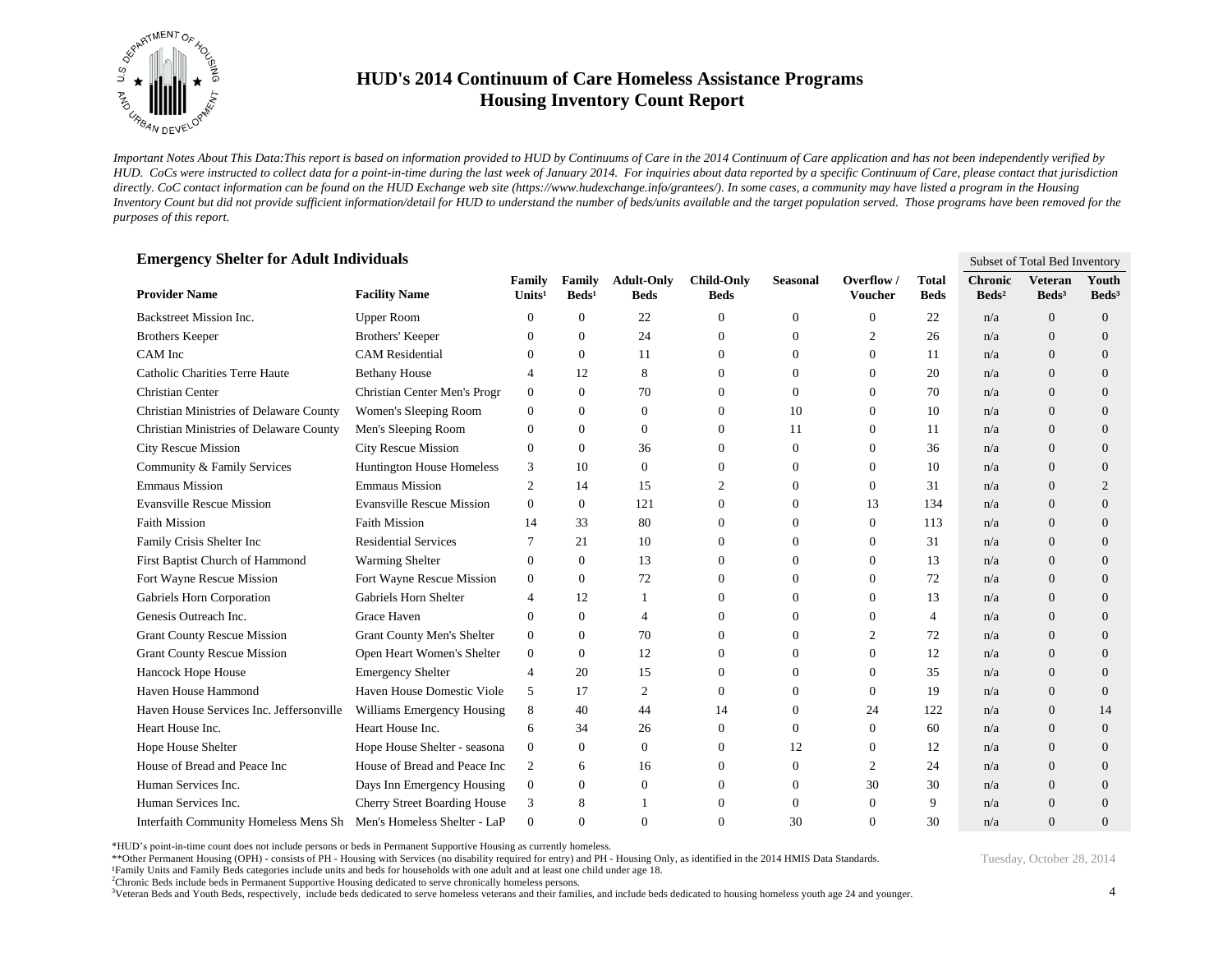

*Important Notes About This Data:This report is based on information provided to HUD by Continuums of Care in the 2014 Continuum of Care application and has not been independently verified by HUD. CoCs were instructed to collect data for a point-in-time during the last week of January 2014. For inquiries about data reported by a specific Continuum of Care, please contact that jurisdiction*  directly. CoC contact information can be found on the HUD Exchange web site (https://www.hudexchange.info/grantees/). In some cases, a community may have listed a program in the Housing *Inventory Count but did not provide sufficient information/detail for HUD to understand the number of beds/units available and the target population served. Those programs have been removed for the purposes of this report.*

| <b>Emergency Shelter for Adult Individuals</b> |                                        |                     |                           |                                  |                                  |                 |                              |                             |                                   | Subset of Total Bed Inventory       |                            |
|------------------------------------------------|----------------------------------------|---------------------|---------------------------|----------------------------------|----------------------------------|-----------------|------------------------------|-----------------------------|-----------------------------------|-------------------------------------|----------------------------|
| <b>Provider Name</b>                           | <b>Facility Name</b>                   | Family<br>Units $1$ | Family<br>$\text{Beds}^1$ | <b>Adult-Only</b><br><b>Beds</b> | <b>Child-Only</b><br><b>Beds</b> | <b>Seasonal</b> | Overflow /<br><b>Voucher</b> | <b>Total</b><br><b>Beds</b> | <b>Chronic</b><br>$\text{Beds}^2$ | <b>Veteran</b><br>Beds <sup>3</sup> | Youth<br>Beds <sup>3</sup> |
| Interfaith Winter Shelter Initiative           | <b>Interfaith Winter Shelter Initi</b> | $\boldsymbol{0}$    | 0                         | $\theta$                         | $\overline{0}$                   | 50              | $\overline{0}$               | 50                          | n/a                               | $\overline{0}$                      | $\theta$                   |
| <b>Jayland Shelter</b>                         | <b>Jayland Shelter</b>                 | 1                   | 3                         | 9                                | $\overline{0}$                   | $\mathbf{0}$    | $\Omega$                     | 12                          | n/a                               | $\theta$                            | $\theta$                   |
| Kokomo Rescue Mission                          | Kokomo Rescue Mission Me               | $\overline{0}$      | $\Omega$                  | 40                               | $\Omega$                         | $\Omega$        | $\Omega$                     | 40                          | n/a                               | $\Omega$                            | $\Omega$                   |
| Lafayette Urban Ministry                       | <b>LUM</b> Shelter                     | $\Omega$            | $\Omega$                  | 44                               | $\Omega$                         | $\Omega$        | $\Omega$                     | 44                          | n/a                               | $\theta$                            | $\Omega$                   |
| Light House Mission Inc. Terre Haute           | <b>Light House Mission</b>             | $\overline{0}$      | 0                         | 75                               | $\overline{0}$                   | $\overline{0}$  | 35                           | 110                         | n/a                               | $\overline{0}$                      | $\theta$                   |
| Martha's House Inc.                            | <b>Emergency Shelter</b>               | $\theta$            | $\theta$                  | 40                               | $\overline{0}$                   | 0               | $\overline{0}$               | 40                          | n/a                               | $\overline{0}$                      | $\theta$                   |
| Motel Voucher                                  | Motel Voucher - Jefferson Co           | 1                   | 5                         | $\mathbf{0}$                     | $\mathbf{0}$                     | $\theta$        | $\theta$                     | 5                           | n/a                               | $\overline{0}$                      | $\theta$                   |
| Motel Voucher                                  | Motel Voucher - Vigo Co.               | $\boldsymbol{0}$    | $\Omega$                  |                                  | $\Omega$                         | $\Omega$        | $\Omega$                     | 1                           | n/a                               | $\Omega$                            | $\Omega$                   |
| Motel Voucher                                  | Motel Voucher - Wabash Co.             | $\boldsymbol{0}$    | $\theta$                  | 3                                | $\Omega$                         | $\theta$        | $\Omega$                     | 3                           | n/a                               | $\overline{0}$                      | $\theta$                   |
| Motel Voucher                                  | Motel Voucher - Shelby Co              | $\mathbf{0}$        | $\theta$                  | $\overline{2}$                   | $\Omega$                         | $\Omega$        | $\Omega$                     | $\overline{c}$              | n/a                               | $\overline{0}$                      | $\Omega$                   |
| Motel Voucher                                  | Motel Voucher - Tippacanoe             | $\boldsymbol{0}$    | $\theta$                  |                                  | $\Omega$                         | $\theta$        | $\Omega$                     | 1                           | n/a                               | $\Omega$                            | $\Omega$                   |
| Motel Voucher                                  | Motel Voucher - Clark                  | $\theta$            | 0                         |                                  | $\mathbf{0}$                     | $\theta$        | $\theta$                     | $\mathbf{1}$                | n/a                               | $\overline{0}$                      | $\theta$                   |
| Motel Voucher                                  | Motel Voucher - Allen Co.              | 1                   | 4                         |                                  | $\Omega$                         | $\theta$        | $\overline{0}$               | 11                          | n/a                               | $\overline{0}$                      | $\theta$                   |
| Motel Voucher                                  | Motel Voucher - Bartholome             | $\boldsymbol{0}$    | 0                         | $\overline{1}$                   | $\Omega$                         | $\theta$        | $\theta$                     | 1                           | n/a                               | $\Omega$                            | $\Omega$                   |
| Motel Voucher                                  | Motel Voucher - Kosciusko C            | $\overline{0}$      | $\Omega$                  |                                  | $\Omega$                         | $\Omega$        | $\Omega$                     | 1                           | n/a                               | $\Omega$                            | $\Omega$                   |
| Motel Voucher                                  | Motel Voucher - Brown Co.              | $\overline{0}$      | $\theta$                  |                                  | $\overline{0}$                   | $\theta$        | $\Omega$                     | 1                           | n/a                               | $\overline{0}$                      | $\theta$                   |
| Motel Voucher                                  | Motel Voucher - Monroe                 | -1                  | 4                         |                                  | $\overline{0}$                   | $\Omega$        | $\Omega$                     | 5                           | n/a                               | $\overline{0}$                      | $\theta$                   |
| Motel Voucher                                  | Motel Voucher - Hamilton               | $\overline{0}$      | $\theta$                  | 6                                | $\Omega$                         | $\Omega$        | $\Omega$                     | 6                           | n/a                               | $\overline{0}$                      | $\Omega$                   |
| Motel Voucher                                  | Motel Voucher - Howard Co.             | $\boldsymbol{0}$    | 0                         | 11                               | $\mathbf{0}$                     | $\theta$        | 0                            | 11                          | n/a                               | $\overline{0}$                      | $\theta$                   |
| Motel Voucher                                  | Motel Voucher - Johnson Co             | 3                   | 7                         | 13                               | $\overline{0}$                   | 0               | $\Omega$                     | 20                          | n/a                               | $\overline{0}$                      | $\Omega$                   |
| Muncie Mission                                 | Muncie Mission                         | $\mathbf{0}$        | $\Omega$                  | 15                               | $\Omega$                         | $\Omega$        | $\Omega$                     | 15                          | n/a                               | $\Omega$                            | $\Omega$                   |
| New Creation Men's Center                      | Valparaiso Men's Overnight S           | $\overline{0}$      | $\Omega$                  | 25                               | $\Omega$                         | $\Omega$        | $\Omega$                     | 25                          | n/a                               | $\Omega$                            | $\Omega$                   |
| Noble House                                    | Noble House                            | $\tau$              | 28                        | 26                               | $\overline{0}$                   | 0               | $\theta$                     | 54                          | n/a                               | $\overline{0}$                      | $\theta$                   |
| Open Arms Shelter                              | Valparaiso Womens Overnigh             | $\mathbf{0}$        | $\theta$                  | $\mathbf{0}$                     | $\overline{0}$                   | 12              | 0                            | 12                          | n/a                               | $\overline{0}$                      | $\theta$                   |
| Ozanam Shelter                                 | Read St. Shelter                       | 17                  | 102                       | 8                                | $\Omega$                         | 0               | $\Omega$                     | 110                         | n/a                               | $\overline{0}$                      | $\Omega$                   |
| Project Impact                                 | Project Impact New Life Hou            | $\mathbf{0}$        | $\theta$                  | 14                               | $\mathbf{0}$                     | $\mathbf{0}$    | $\theta$                     | 14                          | n/a                               | $\Omega$                            | $\Omega$                   |
| Salvation Army - New Albany                    | White Flag Program                     | $\theta$            | $\theta$                  | 17                               | $\mathbf{0}$                     | 17              | $\Omega$                     | 34                          | n/a                               | $\overline{0}$                      | $\theta$                   |
| Sheltering Wings                               | Sheltering Wings                       | 11                  | 52                        | 16                               | $\Omega$                         | $\Omega$        | $\Omega$                     | 68                          | n/a                               | $\Omega$                            | $\Omega$                   |

\*HUD's point-in-time count does not include persons or beds in Permanent Supportive Housing as currently homeless.

\*\*Other Permanent Housing (OPH) - consists of PH - Housing with Services (no disability required for entry) and PH - Housing Only, as identified in the 2014 HMIS Data Standards.

¹Family Units and Family Beds categories include units and beds for households with one adult and at least one child under age 18.

<sup>2</sup>Chronic Beds include beds in Permanent Supportive Housing dedicated to serve chronically homeless persons.

<sup>3</sup>Veteran Beds and Youth Beds, respectively, include beds dedicated to serve homeless veterans and their families, and include beds dedicated to housing homeless youth age 24 and younger.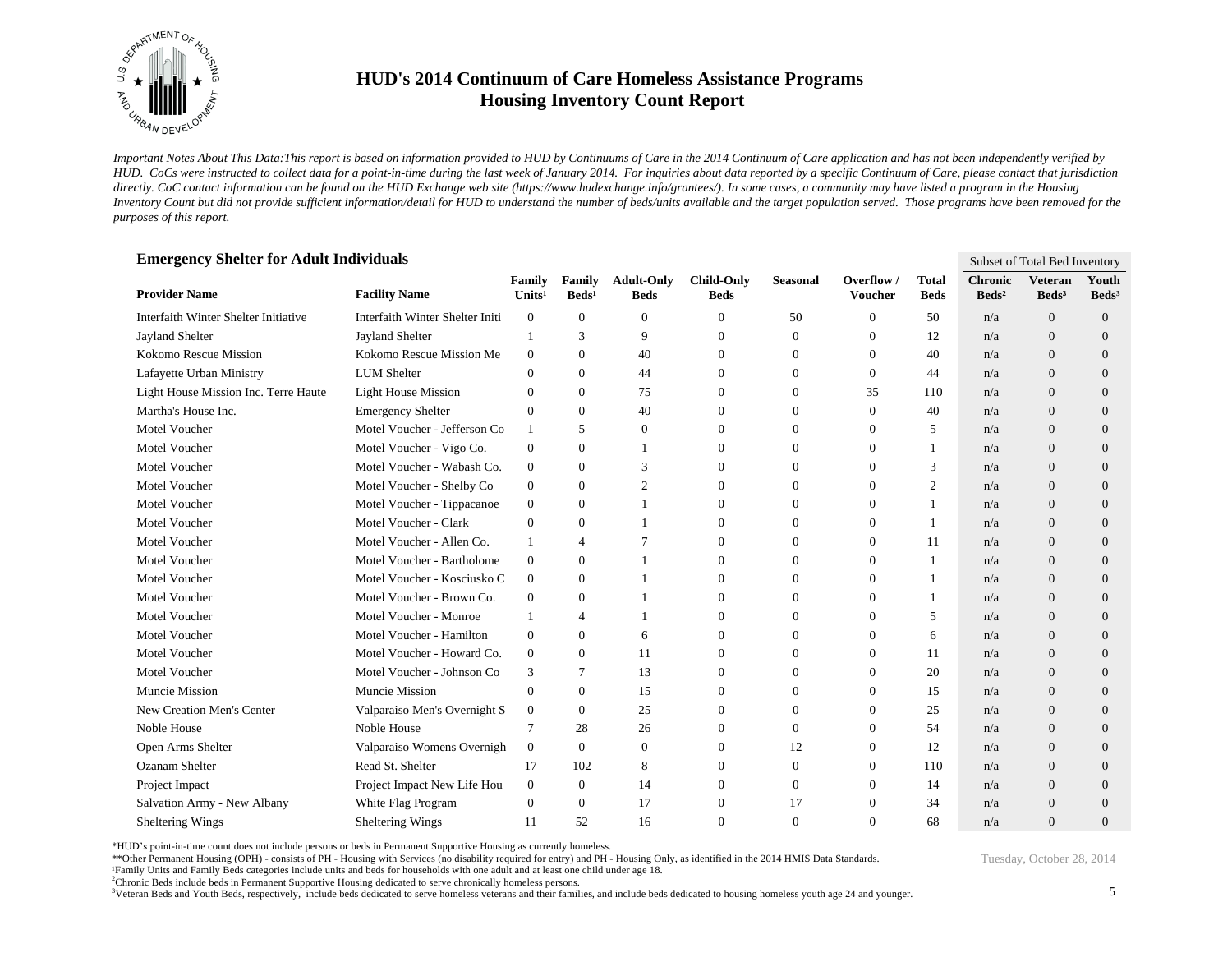

*Important Notes About This Data:This report is based on information provided to HUD by Continuums of Care in the 2014 Continuum of Care application and has not been independently verified by HUD. CoCs were instructed to collect data for a point-in-time during the last week of January 2014. For inquiries about data reported by a specific Continuum of Care, please contact that jurisdiction*  directly. CoC contact information can be found on the HUD Exchange web site (https://www.hudexchange.info/grantees/). In some cases, a community may have listed a program in the Housing *Inventory Count but did not provide sufficient information/detail for HUD to understand the number of beds/units available and the target population served. Those programs have been removed for the purposes of this report.*

| <b>Emergency Shelter for Adult Individuals</b> |                                  |                              |                           |                                  |                                  |                 |                              |                      |                                   | Subset of Total Bed Inventory |                          |  |
|------------------------------------------------|----------------------------------|------------------------------|---------------------------|----------------------------------|----------------------------------|-----------------|------------------------------|----------------------|-----------------------------------|-------------------------------|--------------------------|--|
| <b>Provider Name</b>                           | <b>Facility Name</b>             | Family<br>Units <sup>1</sup> | Family<br>$\text{Beds}^1$ | <b>Adult-Only</b><br><b>Beds</b> | <b>Child-Only</b><br><b>Beds</b> | <b>Seasonal</b> | Overflow /<br><b>Voucher</b> | Total<br><b>Beds</b> | <b>Chronic</b><br>$\text{Beds}^2$ | Veteran<br>$\text{Beds}^3$    | Youth<br>$\text{Beds}^3$ |  |
| Stepping Stone Shelter For Women Inc.          | Stepping Stone Emergency S       | 9                            | 27                        | 4                                | $\theta$                         | $\mathbf{0}$    | $\Omega$                     | 31                   | n/a                               | $\Omega$                      | $\Omega$                 |  |
| Third Phase Christian Center                   | Third Phase Christian Center     | 2                            | 12                        | $\theta$                         | $\theta$                         | $\Omega$        | $\Omega$                     | 12                   | n/a                               | $\Omega$                      | $\Omega$                 |  |
| <b>United Caring Shelters</b>                  | Night Shelter                    |                              | 0                         | 62                               | 0                                | 0               | 28                           | 90                   | n/a                               | $\overline{0}$                | $\Omega$                 |  |
| <b>United Caring Shelters</b>                  | Women's Shelter                  |                              | $\theta$                  | 25                               | $\theta$                         | 0               | $\Omega$                     | 25                   | n/a                               | $\Omega$                      | $\Omega$                 |  |
| Wabash (Beyond the Violence)                   | Refugee DV Shelter               |                              | $\theta$                  | 10                               | $\theta$                         | $\theta$        | $\Omega$                     | 10                   | n/a                               | $\Omega$                      | $\Omega$                 |  |
| <b>YWCA</b> of Evansville                      | <b>YWCA Domestic Violence S</b>  | 4                            | 8                         | 8                                | $\Omega$                         | $\theta$        | $\Omega$                     | 16                   | n/a                               | $\Omega$                      | $\Omega$                 |  |
| <b>YWCA</b> of Evansville                      | <b>Emergency Housing Shelter</b> | $\Omega$                     | $\Omega$                  | 4                                | $\Omega$                         | $\theta$        | $\sim$                       | 6                    | n/a                               | $\Omega$                      | $\Omega$                 |  |
| <b>YWCA</b> of Lafayette                       | YWCA Domestic Violence In        | 6                            | 18                        | 6                                | $\Omega$                         | $\theta$        |                              | 25                   | n/a                               | $\Omega$                      | $\Omega$                 |  |
| <b>YWCA</b> of Richmond                        | Genesis                          | 6                            | 18                        | 5                                | $\theta$                         | 0               | $\theta$                     | 23                   | n/a                               | $\Omega$                      | $\Omega$                 |  |
| <b>Total</b>                                   |                                  | 131                          | 515                       | 1175                             | 16                               | 142             | 139                          | 1987                 | n/a                               | 0                             | 16                       |  |

| <b>Emergency Shelter for Youth (Under 18 yrs.)</b> |                            |                              |                             |                                  |                           |                 |                       |                      |                                   | Subset of Total Bed Inventory |                            |  |
|----------------------------------------------------|----------------------------|------------------------------|-----------------------------|----------------------------------|---------------------------|-----------------|-----------------------|----------------------|-----------------------------------|-------------------------------|----------------------------|--|
| <b>Provider Name</b>                               | <b>Facility Name</b>       | Family<br>Units <sup>1</sup> | Family<br>Beds <sup>1</sup> | <b>Adult-Only</b><br><b>Beds</b> | Child-Onlv<br><b>Beds</b> | <b>Seasonal</b> | Overflow /<br>Voucher | Total<br><b>Beds</b> | <b>Chronic</b><br>$\text{Beds}^2$ | Veteran<br>$\text{Beds}^3$    | Youth<br>Beds <sup>3</sup> |  |
| Crisis Center                                      | Alternative House          |                              |                             |                                  | 20                        |                 |                       | 20                   | n/a                               |                               | 20                         |  |
| Monroe County YSB                                  | Second Chance Binkley Hous |                              |                             |                                  |                           |                 |                       | 4                    | n/a                               |                               |                            |  |
| <b>Total</b>                                       |                            |                              | $\bullet$                   | 0                                | 24                        |                 | $\mathbf{0}$          | 24                   | n/a                               |                               | 24                         |  |

\*HUD's point-in-time count does not include persons or beds in Permanent Supportive Housing as currently homeless.

\*\*Other Permanent Housing (OPH) - consists of PH - Housing with Services (no disability required for entry) and PH - Housing Only, as identified in the 2014 HMIS Data Standards. ¹Family Units and Family Beds categories include units and beds for households with one adult and at least one child under age 18.

<sup>2</sup>Chronic Beds include beds in Permanent Supportive Housing dedicated to serve chronically homeless persons.

<sup>3</sup>Veteran Beds and Youth Beds, respectively, include beds dedicated to serve homeless veterans and their families, and include beds dedicated to housing homeless youth age 24 and younger.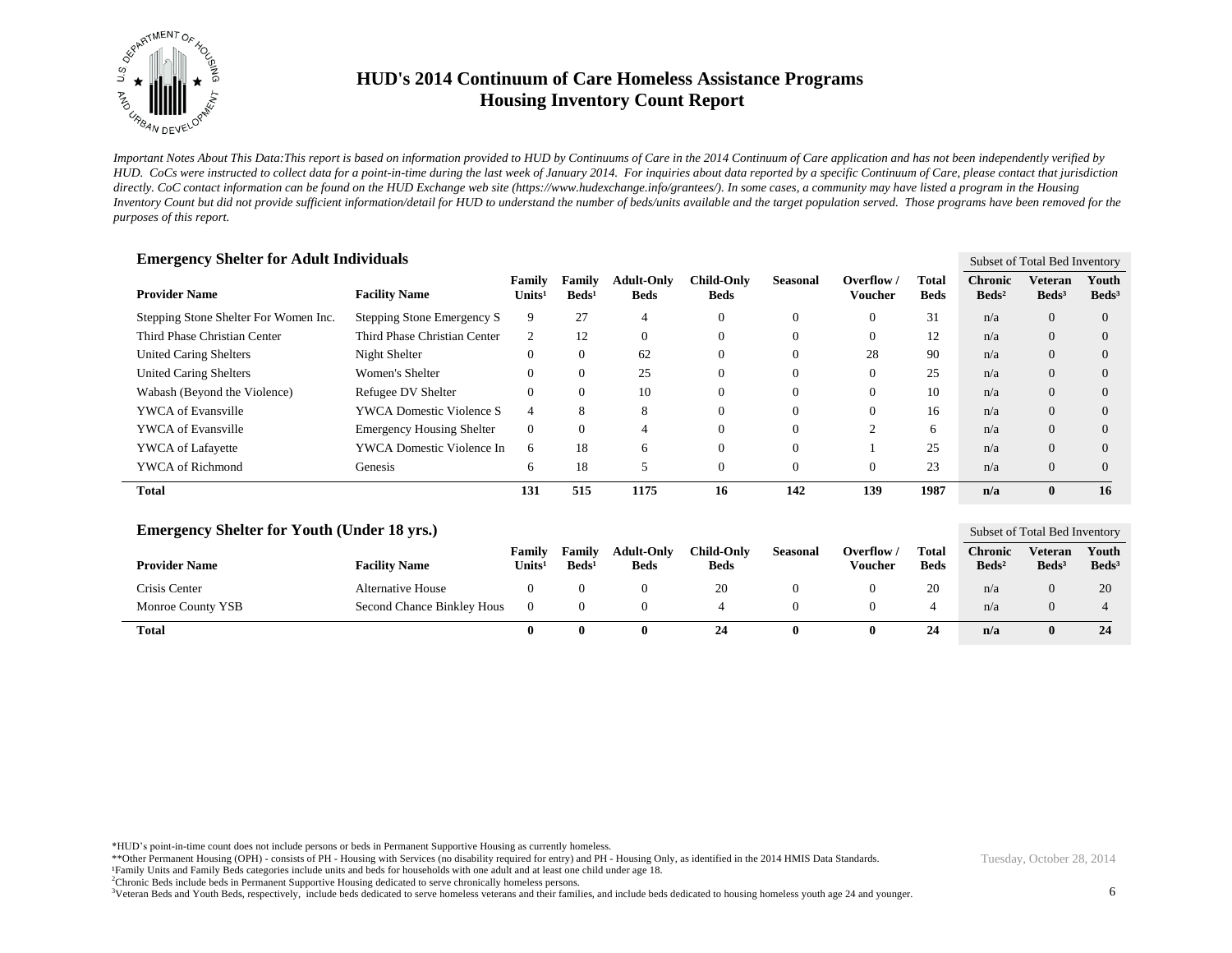

*Important Notes About This Data:This report is based on information provided to HUD by Continuums of Care in the 2014 Continuum of Care application and has not been independently verified by HUD. CoCs were instructed to collect data for a point-in-time during the last week of January 2014. For inquiries about data reported by a specific Continuum of Care, please contact that jurisdiction*  directly. CoC contact information can be found on the HUD Exchange web site (https://www.hudexchange.info/grantees/). In some cases, a community may have listed a program in the Housing *Inventory Count but did not provide sufficient information/detail for HUD to understand the number of beds/units available and the target population served. Those programs have been removed for the purposes of this report.*

| <b>Transitional Housing for Families<sup>1</sup></b><br>Subset of Total Bed Inventory |                                |                              |                           |                                  |                                  |                 |                              |                             |                                   |                                     |                            |
|---------------------------------------------------------------------------------------|--------------------------------|------------------------------|---------------------------|----------------------------------|----------------------------------|-----------------|------------------------------|-----------------------------|-----------------------------------|-------------------------------------|----------------------------|
| <b>Provider Name</b>                                                                  | <b>Facility Name</b>           | Family<br>Units <sup>1</sup> | Family<br>$\text{Beds}^1$ | <b>Adult-Only</b><br><b>Beds</b> | <b>Child-Only</b><br><b>Beds</b> | <b>Seasonal</b> | Overflow /<br><b>Voucher</b> | <b>Total</b><br><b>Beds</b> | <b>Chronic</b><br>$\text{Beds}^2$ | <b>Veteran</b><br>Beds <sup>3</sup> | Youth<br>Beds <sup>3</sup> |
| A Better Way                                                                          | Passageway                     | 10                           | 40                        | $\boldsymbol{0}$                 | $\mathbf{0}$                     | n/a             | n/a                          | 40                          | n/a                               | $\mathbf{0}$                        | $\mathbf{0}$               |
| Alternatives Inc.                                                                     | <b>Alternatives TH Program</b> | 5                            | 50                        | $\mathbf{0}$                     | $\overline{0}$                   | n/a             | n/a                          | 50                          | n/a                               | $\overline{0}$                      | $\theta$                   |
| Backstreet Mission Inc.                                                               | Agape House                    | 11                           | 31                        | $\theta$                         | $\overline{0}$                   | n/a             | n/a                          | 31                          | n/a                               | $\Omega$                            | $\theta$                   |
| <b>Blue River Services</b>                                                            | Jill's House                   | $\overline{4}$               | 12                        | $\boldsymbol{0}$                 | $\theta$                         | n/a             | n/a                          | 12                          | n/a                               | $\Omega$                            | $\theta$                   |
| Bridges Community Services Inc.                                                       | Jump Start                     | 19                           | 48                        | $\theta$                         | $\theta$                         | n/a             | n/a                          | 48                          | n/a                               | $\Omega$                            | $\theta$                   |
| Community Service Center of Morgan C                                                  | <b>Homeward Bound</b>          | 14                           | 41                        | $\mathbf{0}$                     | $\theta$                         | n/a             | n/a                          | 41                          | n/a                               | $\overline{0}$                      | $\theta$                   |
| <b>CR Works</b>                                                                       | <b>HETTS I</b>                 | 8                            | 24                        | $\mathbf{0}$                     | $\overline{0}$                   | n/a             | n/a                          | 24                          | n/a                               | $\theta$                            | $\mathbf{0}$               |
| <b>CR Works</b>                                                                       | <b>Ruby Homes</b>              | 12                           | 36                        | $\boldsymbol{0}$                 | $\mathbf{0}$                     | n/a             | n/a                          | 36                          | n/a                               | $\overline{0}$                      | $\mathbf{0}$               |
| <b>Desert Rose Foundation</b>                                                         | <b>Desert Place</b>            | 10                           | 40                        | $\overline{0}$                   | $\overline{0}$                   | n/a             | n/a                          | 40                          | n/a                               | $\overline{0}$                      | $\theta$                   |
| Dove Harbor                                                                           | Dove Harbor                    | 10                           | 44                        | $\mathbf{0}$                     | $\theta$                         | n/a             | n/a                          | 44                          | n/a                               | $\Omega$                            | $\theta$                   |
| <b>Evansville Goodwill Industries</b>                                                 | Goodwill Family Center         | 10                           | 30                        | $\theta$                         | $\overline{0}$                   | n/a             | n/a                          | 30                          | n/a                               | $\theta$                            | $\theta$                   |
| Families by Choice                                                                    | Deborahs House                 | 6                            | 12                        | $\theta$                         | $\overline{0}$                   | n/a             | n/a                          | 12                          | n/a                               | $\theta$                            | $\theta$                   |
| Family Services of Elkhart (IFIT)                                                     | Kauffman's Transitional        | 12                           | 36                        | $\mathbf{0}$                     | $\overline{0}$                   | n/a             | n/a                          | 36                          | n/a                               | $\overline{0}$                      | $\theta$                   |
| Gary Commission for Women                                                             | The Ark                        | 15                           | 55                        | $\theta$                         | $\theta$                         | n/a             | n/a                          | 55                          | n/a                               | $\Omega$                            | $\theta$                   |
| Genesis Outreach Inc.                                                                 | New Beginnings                 | 3                            | 12                        | $\boldsymbol{0}$                 | $\theta$                         | n/a             | n/a                          | 12                          | n/a                               | $\overline{0}$                      | $\overline{0}$             |
| Housing Opportunities Inc.                                                            | McCordTransitional Housing     | 8                            | 16                        | $\theta$                         | $\overline{0}$                   | n/a             | n/a                          | 16                          | n/a                               | $\theta$                            | $\theta$                   |
| Human Services Inc.                                                                   | <b>Horizon Point</b>           | 3                            | 9                         | $\boldsymbol{0}$                 | $\theta$                         | n/a             | n/a                          | 9                           | n/a                               | $\overline{0}$                      | $\theta$                   |
| Lafayette Transitional Housing Center Inc LTHC Family Program                         |                                | 15                           | 54                        | $\boldsymbol{0}$                 | $\mathbf{0}$                     | n/a             | n/a                          | 54                          | n/a                               | $\overline{0}$                      | $\mathbf{0}$               |
| Middle Way House Inc.                                                                 | The Rise!                      | 28                           | 78                        | $\boldsymbol{0}$                 | $\theta$                         | n/a             | n/a                          | 78                          | n/a                               | $\overline{0}$                      | $\theta$                   |
| Mt. Vernon Homeless Shelter Inc.                                                      | Mt. Vernon Homeless Shelter    | 3                            | 10                        | $\boldsymbol{0}$                 | $\overline{0}$                   | n/a             | n/a                          | 10                          | n/a                               | $\Omega$                            | $\theta$                   |
| Pam's Promise THC                                                                     | Pam's Promise                  | $\overline{4}$               | 18                        | $\theta$                         | $\overline{0}$                   | n/a             | n/a                          | 18                          | n/a                               | $\Omega$                            | $\theta$                   |
| Pathfinder Services Inc.                                                              | <b>Transitional Housing</b>    | 10                           | 30                        | $\theta$                         | $\overline{0}$                   | n/a             | n/a                          | 30                          | n/a                               | $\theta$                            | $\theta$                   |
| Project Help                                                                          | Caring Center                  | 2                            | 5                         | $\theta$                         | $\overline{0}$                   | n/a             | n/a                          | 5                           | n/a                               | $\overline{0}$                      | $\theta$                   |
| Vincent Village Inc.                                                                  | Vincent House Transitional S   | 12                           | 36                        | $\boldsymbol{0}$                 | $\overline{0}$                   | n/a             | n/a                          | 36                          | n/a                               | $\overline{0}$                      | $\overline{0}$             |
| YWCA of Lafayette                                                                     | Fresh Start (Weed & Seed)      | 5                            | 15                        | $\mathbf{0}$                     | $\mathbf{0}$                     | n/a             | n/a                          | 15                          | n/a                               | $\theta$                            | $\mathbf{0}$               |
| <b>Total</b>                                                                          |                                | 239                          | 782                       | $\bf{0}$                         | $\bf{0}$                         | n/a             | n/a                          | 782                         | n/a                               | $\mathbf{0}$                        | $\bf{0}$                   |

\*HUD's point-in-time count does not include persons or beds in Permanent Supportive Housing as currently homeless.

\*\*Other Permanent Housing (OPH) - consists of PH - Housing with Services (no disability required for entry) and PH - Housing Only, as identified in the 2014 HMIS Data Standards.

¹Family Units and Family Beds categories include units and beds for households with one adult and at least one child under age 18.

<sup>2</sup>Chronic Beds include beds in Permanent Supportive Housing dedicated to serve chronically homeless persons.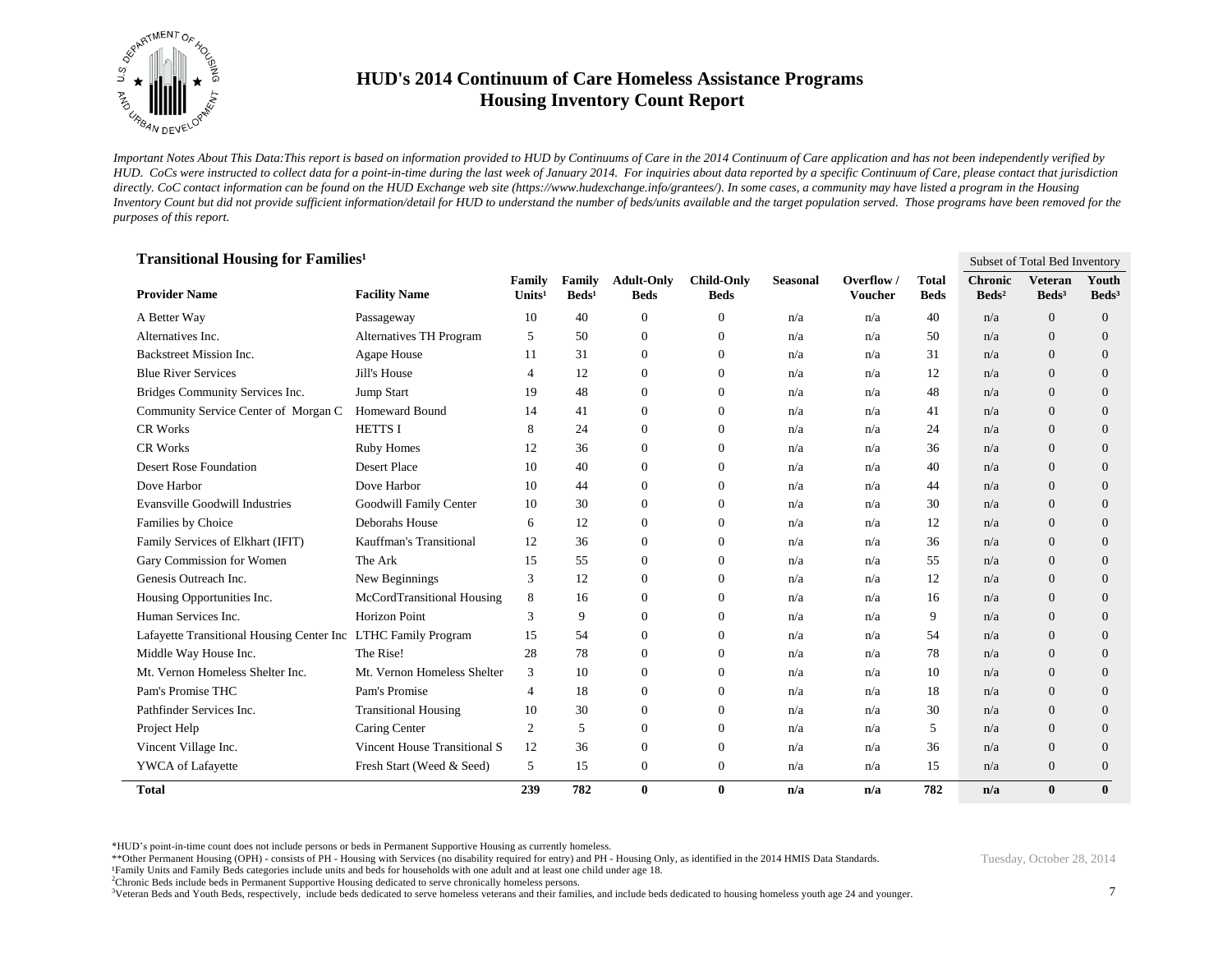

*Important Notes About This Data:This report is based on information provided to HUD by Continuums of Care in the 2014 Continuum of Care application and has not been independently verified by HUD. CoCs were instructed to collect data for a point-in-time during the last week of January 2014. For inquiries about data reported by a specific Continuum of Care, please contact that jurisdiction*  directly. CoC contact information can be found on the HUD Exchange web site (https://www.hudexchange.info/grantees/). In some cases, a community may have listed a program in the Housing *Inventory Count but did not provide sufficient information/detail for HUD to understand the number of beds/units available and the target population served. Those programs have been removed for the purposes of this report.*

| <b>Transitional Housing for Mixed Populations</b> |                                    |                  |                           |                                  |                                  |                 |                         |                      |                                   | Subset of Total Bed Inventory     |                          |  |
|---------------------------------------------------|------------------------------------|------------------|---------------------------|----------------------------------|----------------------------------|-----------------|-------------------------|----------------------|-----------------------------------|-----------------------------------|--------------------------|--|
| <b>Provider Name</b>                              | <b>Facility Name</b>               | Family<br>Units' | Family<br>$\text{Beds}^1$ | <b>Adult-Only</b><br><b>Beds</b> | <b>Child-Only</b><br><b>Beds</b> | <b>Seasonal</b> | Overflow $/$<br>Voucher | Total<br><b>Beds</b> | <b>Chronic</b><br>$\text{Beds}^2$ | <b>Veteran</b><br>$\text{Beds}^3$ | Youth<br>$\text{Beds}^3$ |  |
| <b>Blue River Services</b>                        | Hope Manor Transitional Hou        | 3                | 11                        |                                  | $\theta$                         | n/a             | n/a                     | 12                   | n/a                               | $\Omega$                          | $\Omega$                 |  |
| <b>Bountiful Harvest Mission</b>                  | <b>Beauty for Ashes</b>            |                  | 9                         | 3                                | $\theta$                         | n/a             | n/a                     | 12                   | n/a                               | $\Omega$                          | $\Omega$                 |  |
| <b>Emerge Ministries</b>                          | <b>Transitional Care Center</b>    | 4                | 12                        | 4                                | $\theta$                         | n/a             | n/a                     | 16                   | n/a                               | $\Omega$                          | $\Omega$                 |  |
| Fort Wayne Womens Bureau                          | <b>Transitions</b>                 | 4                | 10                        | $\Omega$                         | $\theta$                         | n/a             | n/a                     | 10                   | n/a                               | $\Omega$                          | $\left($                 |  |
| Kokomo Rescue Mission                             | <b>Open Arms Transitional Hous</b> |                  |                           | $\mathcal{R}$                    | $\Omega$                         | n/a             | n/a                     | 5                    | n/a                               | $\Omega$                          | $\left($                 |  |
| <b>Rescue Ministries</b>                          | Charis House Residential           | 14               | 47                        | 23                               | $\Omega$                         | n/a             | n/a                     | 70                   | n/a                               | $\Omega$                          | $\left($                 |  |
| St. Elizabeth Catholic Charities                  | St. Elizabeth Regional Matern      |                  | 14                        | $\Omega$                         | $\Omega$                         | n/a             | n/a                     | 14                   | n/a                               | $\Omega$                          | $\Omega$                 |  |
| Stepping Stone Shelter For Women Inc.             | The Bridge Transition Housin       | 15               | 28                        |                                  | $\mathbf{0}$                     | n/a             | n/a                     | 33                   | n/a                               | $\Omega$                          | $\Omega$                 |  |
| <b>Total</b>                                      |                                    | 51               | 133                       | 39                               | 0                                | n/a             | n/a                     | 172                  | n/a                               | $\mathbf{0}$                      | $\mathbf{0}$             |  |

\*HUD's point-in-time count does not include persons or beds in Permanent Supportive Housing as currently homeless.

\*\*Other Permanent Housing (OPH) - consists of PH - Housing with Services (no disability required for entry) and PH - Housing Only, as identified in the 2014 HMIS Data Standards. ¹Family Units and Family Beds categories include units and beds for households with one adult and at least one child under age 18.

<sup>2</sup>Chronic Beds include beds in Permanent Supportive Housing dedicated to serve chronically homeless persons.

<sup>3</sup>Veteran Beds and Youth Beds, respectively, include beds dedicated to serve homeless veterans and their families, and include beds dedicated to housing homeless youth age 24 and younger.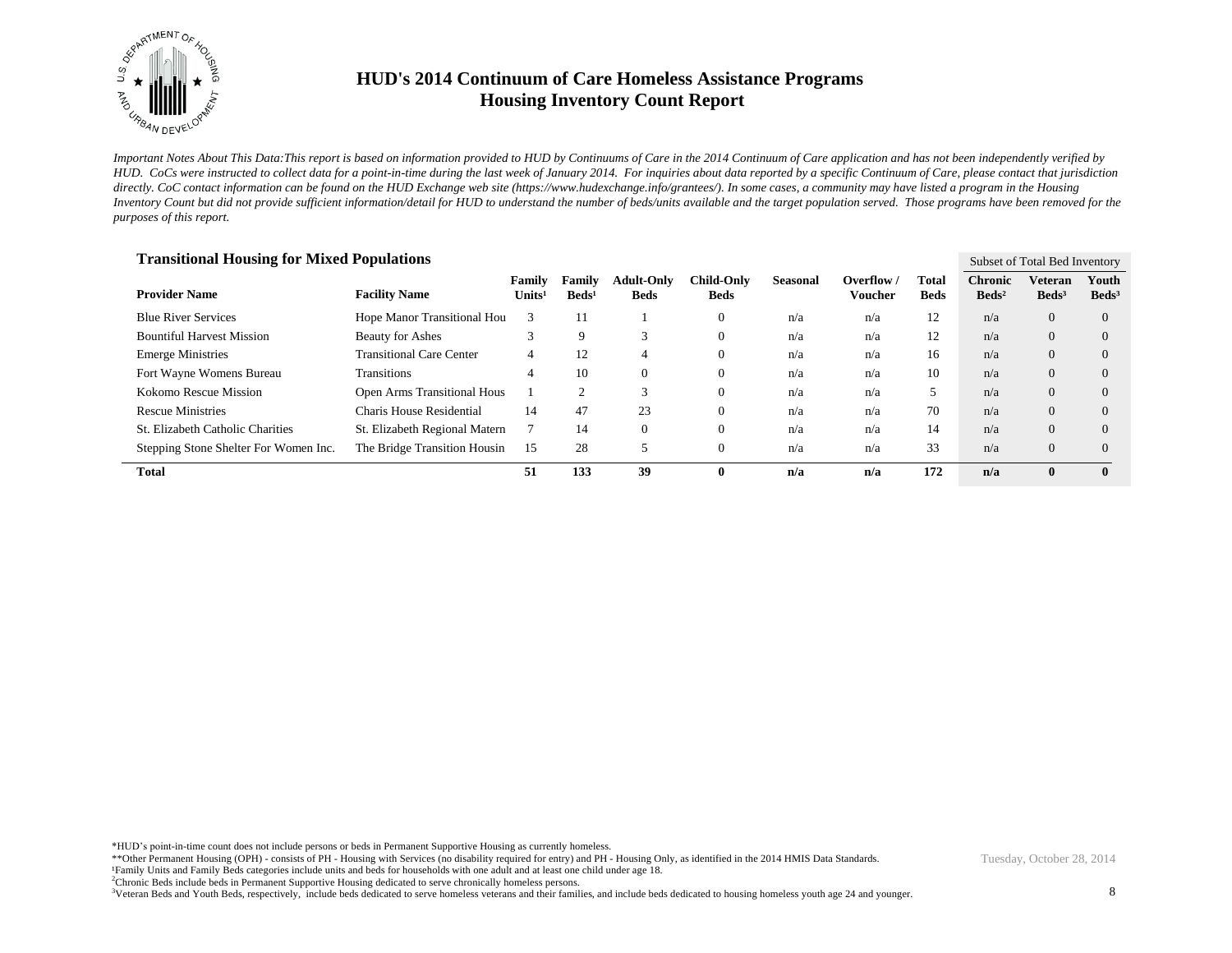

*Important Notes About This Data:This report is based on information provided to HUD by Continuums of Care in the 2014 Continuum of Care application and has not been independently verified by HUD. CoCs were instructed to collect data for a point-in-time during the last week of January 2014. For inquiries about data reported by a specific Continuum of Care, please contact that jurisdiction*  directly. CoC contact information can be found on the HUD Exchange web site (https://www.hudexchange.info/grantees/). In some cases, a community may have listed a program in the Housing *Inventory Count but did not provide sufficient information/detail for HUD to understand the number of beds/units available and the target population served. Those programs have been removed for the purposes of this report.*

| <b>Transitional Housing for Adult Individuals</b>              |                                      |                              |                           |                                  |                                  |                 |                              | Subset of Total Bed Inventory |                                   |                                     |                            |
|----------------------------------------------------------------|--------------------------------------|------------------------------|---------------------------|----------------------------------|----------------------------------|-----------------|------------------------------|-------------------------------|-----------------------------------|-------------------------------------|----------------------------|
| <b>Provider Name</b>                                           | <b>Facility Name</b>                 | Family<br>Units <sup>1</sup> | Family<br>$\text{Beds}^1$ | <b>Adult-Only</b><br><b>Beds</b> | <b>Child-Only</b><br><b>Beds</b> | <b>Seasonal</b> | Overflow /<br><b>Voucher</b> | <b>Total</b><br><b>Beds</b>   | <b>Chronic</b><br>$\text{Beds}^2$ | <b>Veteran</b><br>Beds <sup>3</sup> | Youth<br>Beds <sup>3</sup> |
| <b>Amethyst House</b>                                          | <b>Womens Amethyst House</b>         | $\mathbf{0}$                 | $\boldsymbol{0}$          | 10                               | $\boldsymbol{0}$                 | n/a             | n/a                          | 10                            | n/a                               | $\mathbf{0}$                        | $\overline{0}$             |
| Amethyst House                                                 | Mens Amethyst House                  | $\boldsymbol{0}$             | $\mathbf{0}$              | 17                               | $\boldsymbol{0}$                 | n/a             | n/a                          | 17                            | n/a                               | $\overline{0}$                      | $\mathbf{0}$               |
| Backstreet Mission Inc.                                        | Abundant Life Program                | $\mathbf{0}$                 | $\overline{0}$            | 6                                | $\mathbf{0}$                     | n/a             | n/a                          | 6                             | n/a                               | $\mathbf{0}$                        | $\overline{0}$             |
| <b>Bloomington Catholic Worker</b>                             | <b>Bloomington Catholic Worke</b>    | $\overline{0}$               | $\Omega$                  | $\overline{7}$                   | $\mathbf{0}$                     | n/a             | n/a                          | $\tau$                        | n/a                               | $\overline{0}$                      | $\theta$                   |
| Bridges Community Services Inc.                                | Second Wind                          | 16                           | 32                        | 6                                | $\mathbf{0}$                     | n/a             | n/a                          | 38                            | n/a                               | $\mathbf{0}$                        | $\mathbf{0}$               |
| Centerstone                                                    | <b>Hoosier House</b>                 | $\Omega$                     | $\mathbf{0}$              | 10                               | $\mathbf{0}$                     | n/a             | n/a                          | 10                            | n/a                               | $\Omega$                            | $\theta$                   |
| Centerstone                                                    | Caldwell House                       | $\mathbf{0}$                 | $\overline{0}$            | 6                                | $\mathbf{0}$                     | n/a             | n/a                          | 6                             | n/a                               | $\theta$                            | $\theta$                   |
| CMHC Inc                                                       | <b>Batesville TH</b>                 | 14                           | 42                        | 10                               | $\mathbf{0}$                     | n/a             | n/a                          | 52                            | n/a                               | $\overline{0}$                      | $\mathbf{0}$               |
| CMHC Inc                                                       | Lawrenceburg - Ludlow Tran           | $\boldsymbol{0}$             | $\theta$                  | 15                               | $\mathbf{0}$                     | n/a             | n/a                          | 15                            | n/a                               | $\overline{0}$                      | $\theta$                   |
| Destiny Life Center                                            | Victory House                        | $\mathbf{0}$                 | $\overline{0}$            | 8                                | $\boldsymbol{0}$                 | n/a             | n/a                          | 8                             | n/a                               | $\theta$                            | $\mathbf{0}$               |
| <b>Evansville Rescue Mission</b>                               | <b>Transitional Housing Disciple</b> | $\mathbf{0}$                 | $\theta$                  | 37                               | $\mathbf{0}$                     | n/a             | n/a                          | 37                            | n/a                               | $\mathbf{0}$                        | $\overline{0}$             |
| Family Crisis Shelter Inc                                      | Montgomery County Transiti           | $\overline{4}$               | 16                        | -1                               | $\mathbf{0}$                     | n/a             | n/a                          | 17                            | n/a                               | $\theta$                            | $\theta$                   |
| Family Service Association of Howard Co Domestic Violence TH   |                                      | 6                            | 20                        | $\overline{2}$                   | $\mathbf{0}$                     | n/a             | n/a                          | 22                            | n/a                               | $\overline{0}$                      | $\theta$                   |
| Fort Wayne Rescue Mission                                      | <b>Restoration House</b>             | $\mathbf{0}$                 | $\mathbf{0}$              | 40                               | $\mathbf{0}$                     | n/a             | n/a                          | 40                            | n/a                               | $\overline{0}$                      | $\mathbf{0}$               |
| Genesis Outreach Inc.                                          | Plus Genesis/Hope combined           | $\mathbf{0}$                 | $\overline{0}$            | 8                                | $\mathbf{0}$                     | n/a             | n/a                          | 8                             | n/a                               | $\theta$                            | $\theta$                   |
| Hope House Inc.                                                | Marthas Place (Genesis/Hope          | $\mathbf{0}$                 | $\theta$                  | 8                                | $\mathbf{0}$                     | n/a             | n/a                          | 8                             | n/a                               | $\overline{0}$                      | $\overline{0}$             |
| Housing Opportunities Inc.                                     | Spring Valley                        | 7                            | 14                        | 7                                | $\mathbf{0}$                     | n/a             | n/a                          | 21                            | n/a                               | $\mathbf{0}$                        | $\theta$                   |
| Interfaith Mission Inc.                                        | The Lighthouse                       | 6                            | 16                        | 20                               | $\mathbf{0}$                     | n/a             | n/a                          | 36                            | n/a                               | $\overline{0}$                      | $\theta$                   |
| Kokomo Rescue Mission                                          | New Life Program                     | $\mathbf{0}$                 | $\theta$                  | 18                               | $\mathbf{0}$                     | n/a             | n/a                          | 18                            | n/a                               | $\overline{0}$                      | $\theta$                   |
| Lafayette Transitional Housing Center Inc LTHC Singles Program |                                      | $\mathbf{0}$                 | $\theta$                  | 23                               | $\mathbf{0}$                     | n/a             | n/a                          | 23                            | n/a                               | $\overline{0}$                      | $\theta$                   |
| Light House Mission Inc. Terre Haute                           | <b>Light House Mission Transiti</b>  | $\mathbf{0}$                 | $\mathbf{0}$              | 19                               | $\mathbf{0}$                     | n/a             | n/a                          | 19                            | n/a                               | $\overline{0}$                      | $\overline{0}$             |
| Light House Mission Inc. Terre Haute                           | <b>Conners Center Transitional</b>   | $\mathbf{0}$                 | $\overline{0}$            | 6                                | $\mathbf{0}$                     | n/a             | n/a                          | 6                             | n/a                               | $\mathbf{0}$                        | $\theta$                   |
| <b>Premier Palace</b>                                          | <b>Premier Palace</b>                | $\mathbf{0}$                 | $\theta$                  | 25                               | $\mathbf{0}$                     | n/a             | n/a                          | 25                            | n/a                               | $\overline{0}$                      | $\theta$                   |
| Rebuilding the Breach Ministries                               | The Baker's House                    | $\mathbf{0}$                 | $\theta$                  | 32                               | $\mathbf{0}$                     | n/a             | n/a                          | 32                            | n/a                               | $\overline{0}$                      | $\theta$                   |
| Salvation Army New Albany                                      | <b>Transitional Housing One</b>      | 14                           | 32                        | 2                                | $\boldsymbol{0}$                 | n/a             | n/a                          | 34                            | n/a                               | $\overline{0}$                      | $\mathbf{0}$               |
| Serenity House of Gary Inc.                                    | Serenity House                       | $\mathbf{0}$                 | $\mathbf{0}$              | 24                               | $\boldsymbol{0}$                 | n/a             | n/a                          | 24                            | n/a                               | $\mathbf{0}$                        | $\overline{0}$             |
| Shepherds House                                                | Shepherds House GPD VA               | $\mathbf{0}$                 | $\theta$                  | 46                               | $\mathbf{0}$                     | n/a             | n/a                          | 46                            | n/a                               | 46                                  | $\theta$                   |
| <b>SPA Ministries</b>                                          | SPA Women's Shelter                  | $\Omega$                     | $\Omega$                  | 14                               | $\Omega$                         | n/a             | n/a                          | 14                            | n/a                               | $\Omega$                            | $\theta$                   |

\*HUD's point-in-time count does not include persons or beds in Permanent Supportive Housing as currently homeless.

\*\*Other Permanent Housing (OPH) - consists of PH - Housing with Services (no disability required for entry) and PH - Housing Only, as identified in the 2014 HMIS Data Standards.

¹Family Units and Family Beds categories include units and beds for households with one adult and at least one child under age 18.

<sup>2</sup>Chronic Beds include beds in Permanent Supportive Housing dedicated to serve chronically homeless persons.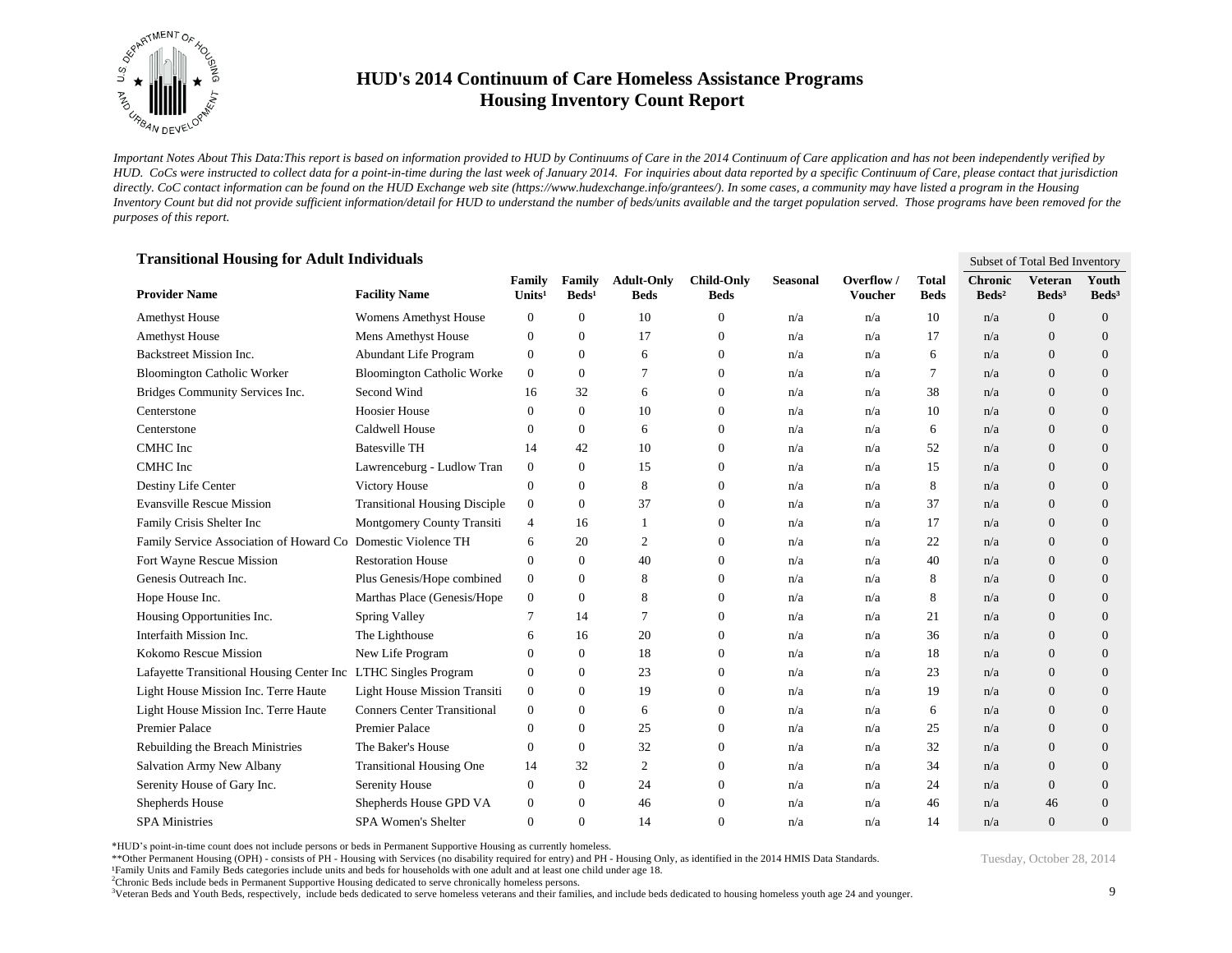

*Important Notes About This Data:This report is based on information provided to HUD by Continuums of Care in the 2014 Continuum of Care application and has not been independently verified by HUD. CoCs were instructed to collect data for a point-in-time during the last week of January 2014. For inquiries about data reported by a specific Continuum of Care, please contact that jurisdiction*  directly. CoC contact information can be found on the HUD Exchange web site (https://www.hudexchange.info/grantees/). In some cases, a community may have listed a program in the Housing *Inventory Count but did not provide sufficient information/detail for HUD to understand the number of beds/units available and the target population served. Those programs have been removed for the purposes of this report.*

| <b>Transitional Housing for Adult Individuals</b> |                                     |                              |                             |                                  |                                  |                 |                       |                      |                                   | Subset of Total Bed Inventory |                          |  |
|---------------------------------------------------|-------------------------------------|------------------------------|-----------------------------|----------------------------------|----------------------------------|-----------------|-----------------------|----------------------|-----------------------------------|-------------------------------|--------------------------|--|
| <b>Provider Name</b>                              | <b>Facility Name</b>                | Family<br>Units <sup>1</sup> | Family<br>Beds <sup>1</sup> | <b>Adult-Only</b><br><b>Beds</b> | <b>Child-Only</b><br><b>Beds</b> | <b>Seasonal</b> | Overflow /<br>Voucher | Total<br><b>Beds</b> | <b>Chronic</b><br>$\text{Beds}^2$ | Veteran<br>Beds <sup>3</sup>  | Youth<br>$\text{Beds}^3$ |  |
| Stepping Stones for Veterans Inc.                 | Stepping Stones for Vets            | $\mathbf{0}$                 | $\Omega$                    | 61                               | $\mathbf{0}$                     | n/a             | n/a                   | 61                   | n/a                               | 61                            | $\overline{0}$           |  |
| Tri State Men's Center                            | Brother's Keeper Prison Mini        | $\Omega$                     | $\Omega$                    |                                  | $\mathbf{0}$                     | n/a             | n/a                   | 11                   | n/a                               | $\overline{0}$                | $\overline{0}$           |  |
| <b>United Caring Shelters</b>                     | <b>Transitional Housing</b>         | 0                            | $\Omega$                    | 21                               | $\mathbf{0}$                     | n/a             | n/a                   | 21                   | n/a                               | $\Omega$                      | $\Omega$                 |  |
| <b>Veterans Life Changing Services</b>            | <b>Transitional Housing Program</b> | $\Omega$                     | $\Omega$                    | 31                               | $\mathbf{0}$                     | n/a             | n/a                   | 31                   | n/a                               | 31                            | $\Omega$                 |  |
| <b>Volunteers of America</b>                      | Liberty Landing - GPD               | $\mathbf{0}$                 | $\Omega$                    | 40                               | $\mathbf{0}$                     | n/a             | n/a                   | 40                   | n/a                               | 40                            | $\Omega$                 |  |
| <b>YWCA</b> of Evansville                         | <b>YWCA TH Recovery Progra</b>      | $\Omega$                     | $\Omega$                    | 24                               | $\mathbf{0}$                     | n/a             | n/a                   | 24                   | n/a                               | $\Omega$                      | $\Omega$                 |  |
| <b>Total</b>                                      |                                     | 67                           | 172                         | 615                              | 0                                | n/a             | n/a                   | 787                  | n/a                               | 178                           | $\mathbf{0}$             |  |

| <b>Transitional Housing for Youth (Under 18 yrs.)</b> |                        |                                                 |                           |                                  |                           |          |                       |                      | Subset of Total Bed Inventory     |                            |                            |
|-------------------------------------------------------|------------------------|-------------------------------------------------|---------------------------|----------------------------------|---------------------------|----------|-----------------------|----------------------|-----------------------------------|----------------------------|----------------------------|
| <b>Provider Name</b>                                  | <b>Facility Name</b>   | <b>Family</b><br>$\mathbf{V}$ nits <sup>1</sup> | Family<br>$\text{Beds}^1$ | <b>Adult-Only</b><br><b>Beds</b> | Child-Onlv<br><b>Beds</b> | Seasonal | Overflow /<br>Voucher | Total<br><b>Beds</b> | <b>Chronic</b><br>$\text{Beds}^2$ | Veteran<br>$\text{Beds}^3$ | Youth<br>Beds <sup>3</sup> |
| Families by Choice                                    | Timothy's House        |                                                 |                           |                                  |                           | n/a      | n/a                   |                      | n/a                               |                            |                            |
| Stepping Stones Inc.                                  | <b>Stepping Stones</b> |                                                 |                           |                                  |                           | n/a      | n/a                   |                      | n/a                               |                            |                            |
| <b>Total</b>                                          |                        |                                                 | 0                         |                                  |                           | n/a      | n/a                   | 17                   | n/a                               |                            |                            |

| Permanent Supportive Housing for Families <sup>1</sup> |                               |                                     |                           |                                  |                           |                 |                     |                             |                                     | Subset of Total Bed Inventory     |                          |  |  |
|--------------------------------------------------------|-------------------------------|-------------------------------------|---------------------------|----------------------------------|---------------------------|-----------------|---------------------|-----------------------------|-------------------------------------|-----------------------------------|--------------------------|--|--|
| <b>Provider Name</b>                                   | <b>Facility Name</b>          | <b>Family</b><br>Units <sup>1</sup> | Family<br>$\text{Beds}^1$ | <b>Adult-Only</b><br><b>Beds</b> | Child-Onlv<br><b>Beds</b> | <b>Seasonal</b> | Overflow<br>Voucher | <b>Total</b><br><b>Beds</b> | <b>Chronic</b><br>Beds <sup>2</sup> | <b>Veteran</b><br>$\text{Beds}^3$ | Youth<br>$\text{Beds}^3$ |  |  |
| <b>Blue River Services</b>                             | <b>Stepping Stones</b>        |                                     |                           |                                  | $\theta$                  | n/a             | n/a                 | 9                           |                                     |                                   | 0                        |  |  |
| <b>ECHO Housing Corporation</b>                        | Lucas Place                   | 20                                  | 70                        |                                  |                           | n/a             | n/a                 | 70                          |                                     |                                   |                          |  |  |
| <b>Porter Starke CMHC</b>                              | Porter Starke Family Supporti |                                     | 25                        |                                  |                           | n/a             | n/a                 | 25                          |                                     |                                   |                          |  |  |
| Total                                                  |                               | 29                                  | 99                        |                                  |                           | n/a             | n/a                 | 104                         |                                     |                                   | $\mathbf{0}$             |  |  |

\*HUD's point-in-time count does not include persons or beds in Permanent Supportive Housing as currently homeless.

\*\*Other Permanent Housing (OPH) - consists of PH - Housing with Services (no disability required for entry) and PH - Housing Only, as identified in the 2014 HMIS Data Standards.

Family Units and Family Beds categories include units and beds for households with one adult and at least one child under age 18.

<sup>2</sup>Chronic Beds include beds in Permanent Supportive Housing dedicated to serve chronically homeless persons.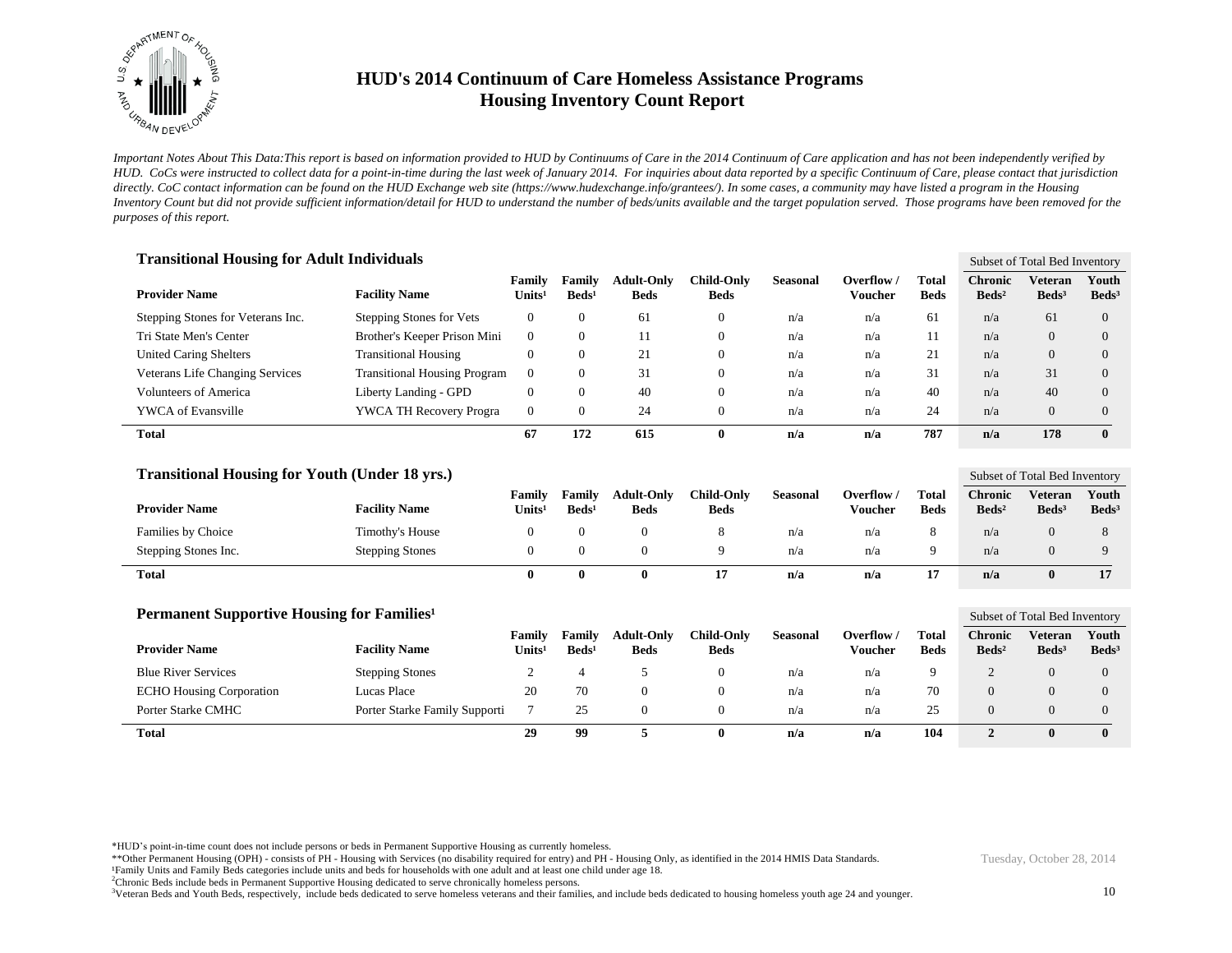

*Important Notes About This Data:This report is based on information provided to HUD by Continuums of Care in the 2014 Continuum of Care application and has not been independently verified by HUD. CoCs were instructed to collect data for a point-in-time during the last week of January 2014. For inquiries about data reported by a specific Continuum of Care, please contact that jurisdiction*  directly. CoC contact information can be found on the HUD Exchange web site (https://www.hudexchange.info/grantees/). In some cases, a community may have listed a program in the Housing *Inventory Count but did not provide sufficient information/detail for HUD to understand the number of beds/units available and the target population served. Those programs have been removed for the purposes of this report.*

| Permanent Supportive Housing for Adult Individuals |                                     |                              |                           |                                  |                                  |                 | Subset of Total Bed Inventory |                             |                                   |                                     |                          |
|----------------------------------------------------|-------------------------------------|------------------------------|---------------------------|----------------------------------|----------------------------------|-----------------|-------------------------------|-----------------------------|-----------------------------------|-------------------------------------|--------------------------|
| <b>Provider Name</b>                               | <b>Facility Name</b>                | Family<br>Units <sup>1</sup> | Family<br>$\text{Beds}^1$ | <b>Adult-Only</b><br><b>Beds</b> | <b>Child-Only</b><br><b>Beds</b> | <b>Seasonal</b> | Overflow/<br><b>Voucher</b>   | <b>Total</b><br><b>Beds</b> | <b>Chronic</b><br>$\text{Beds}^2$ | <b>Veteran</b><br>Beds <sup>3</sup> | Youth<br>$\text{Beds}^3$ |
| <b>AIDS</b> Ministries                             | <b>Elkhart Permanent Housing</b>    | 1                            | 2                         | 6                                | $\mathbf{0}$                     | n/a             | n/a                           | 8                           | $\overline{1}$                    | $\overline{0}$                      | $\theta$                 |
| Aliveness Project                                  | Aliveness Project of Northwe        | $\overline{0}$               | $\overline{0}$            | 35                               | $\boldsymbol{0}$                 | n/a             | n/a                           | 35                          | 35                                | $\overline{0}$                      | $\theta$                 |
| Aspire Indiana, Inc.                               | Main Stream I                       | 3                            | 6                         | 11                               | $\boldsymbol{0}$                 | n/a             | n/a                           | 17                          | $\overline{2}$                    | $\Omega$                            | $\theta$                 |
| Aspire Indiana, Inc.                               | Main Stream II                      |                              | 2                         | 7                                | $\boldsymbol{0}$                 | n/a             | n/a                           | 9                           | $\overline{4}$                    | $\theta$                            | $\theta$                 |
| Aurora                                             | <b>Evansville Partners S</b>        | $\Omega$                     | $\overline{0}$            | 20                               | $\mathbf{0}$                     | n/a             | n/a                           | 20                          | 8                                 | $\theta$                            | $\theta$                 |
| Aurora                                             | Vision 1505                         | 28                           | 74                        | 8                                | 0                                | n/a             | n/a                           | 82                          | $\mathbf{0}$                      | $\theta$                            | $\theta$                 |
| <b>Bloomington Hospital</b>                        | <b>Bloomington Hospital Positiv</b> | 3                            | 11                        | 5                                | 0                                | n/a             | n/a                           | 16                          | 2                                 | $\theta$                            | $\theta$                 |
| Catholic Charities Diocese of Gary                 | Pathways First SPC                  | 10                           | 30                        | 40                               | $\boldsymbol{0}$                 | n/a             | n/a                           | 70                          | 40                                | $\overline{0}$                      | $\theta$                 |
| <b>Cedars HOPE</b>                                 | Cedars I                            | 0                            | $\overline{0}$            | 8                                | $\mathbf{0}$                     | n/a             | n/a                           | 8                           | $\overline{0}$                    | $\theta$                            | $\theta$                 |
| Centerstone                                        | Dunn Deal S                         | 0                            | $\overline{0}$            | 17                               | $\mathbf{0}$                     | n/a             | n/a                           | 17                          | $\mathbf{1}$                      | $\theta$                            | $\theta$                 |
| Centerstone                                        | <b>Bloomington Shelter Plus Car</b> | $\overline{0}$               | $\Omega$                  | 10                               | $\mathbf{0}$                     | n/a             | n/a                           | 10                          | $\mathbf{0}$                      | $\theta$                            | $\theta$                 |
| Centerstone of Indiana                             | Martinsville Plaza Apartment        | $\mathbf{0}$                 | $\overline{0}$            | 8                                | $\mathbf{0}$                     | n/a             | n/a                           | 8                           | $\mathbf{0}$                      | $\theta$                            | $\theta$                 |
| Centerstone of Indiana                             | Redwood Terrace                     | 0                            | 0                         | 15                               | $\theta$                         | n/a             | n/a                           | 15                          | 15                                | $\theta$                            | $\theta$                 |
| Centerstone of Indiana                             | <b>Grant Street House</b>           | 0                            | 0                         | 12                               | $\mathbf{0}$                     | n/a             | n/a                           | 12                          | $\mathbf{0}$                      | $\theta$                            | $\theta$                 |
| City of Bloomington                                | VASH - Bloomington Housin           | 6                            | 20                        | 65                               | $\theta$                         | n/a             | n/a                           | 85                          | $\mathbf{0}$                      | 71                                  | $\theta$                 |
| City of Fort Wayne                                 | VASH - Fort Wayne Housing           | 14                           | 36                        | 79                               | $\theta$                         | n/a             | n/a                           | 115                         | $\mathbf{0}$                      | 93                                  | $\theta$                 |
| City of Lafayette                                  | Lafayette/Abner                     | 0                            | $\mathbf{0}$              | 8                                | $\mathbf{0}$                     | n/a             | n/a                           | 8                           | 8                                 | $\overline{0}$                      | $\theta$                 |
| City of Marion                                     | VASH - Marion Housing Aut           | 5                            | 13                        | 26                               | $\theta$                         | n/a             | n/a                           | 39                          | $\mathbf{0}$                      | 31                                  | $\theta$                 |
| CMHC Inc                                           | Lawrenceburg - Batesville PH        | $\overline{0}$               | $\Omega$                  | 10                               | $\theta$                         | n/a             | n/a                           | 10                          | $\mathbf{0}$                      | $\theta$                            | $\Omega$                 |
| CMHC Inc                                           | Lawrenceburg - Batesville SP        | $\overline{0}$               | $\Omega$                  | 10                               | $\mathbf{0}$                     | n/a             | n/a                           | 10                          | $\mathbf{0}$                      | $\Omega$                            | $\Omega$                 |
| CMHC Inc                                           | Lawrenceburg - Ludlow Apts          | 0                            | $\mathbf{0}$              | 8                                | $\theta$                         | n/a             | n/a                           | 8                           | $\mathbf{0}$                      | $\Omega$                            | $\theta$                 |
| CMHC Inc                                           | Lawrenceburg SPC                    | 6                            | 12                        | 22                               | $\mathbf{0}$                     | n/a             | n/a                           | 34                          | 7                                 | $\Omega$                            | $\theta$                 |
| CMHC Inc                                           | Vevay II Pearl Street HUd           | 0                            | $\Omega$                  | $\overline{4}$                   | $\mathbf{0}$                     | n/a             | n/a                           | $\overline{4}$              | $\Omega$                          | $\Omega$                            | $\theta$                 |
| CMHC Inc                                           | Vevay - 503 Pearl St.               | 0                            | $\mathbf{0}$              | 8                                | $\mathbf{0}$                     | n/a             | n/a                           | 8                           | $\mathbf{0}$                      | $\theta$                            | $\theta$                 |
| CMHC Inc                                           | Lawrenceburg - Center Street        | $\overline{0}$               | $\overline{0}$            | 8                                | $\mathbf{0}$                     | n/a             | n/a                           | 8                           | $\Omega$                          | $\overline{0}$                      | $\theta$                 |
| Community Action of Northeast Indiana (            | Indiana Shelter Plus Care           | 10                           | 30                        | 30                               | $\boldsymbol{0}$                 | n/a             | n/a                           | 60                          | 26                                | $\overline{0}$                      | $\theta$                 |
| <b>ECHO Housing Corporation</b>                    | Aurora New Start leasing            | 10                           | 30                        | 10                               | $\Omega$                         | n/a             | n/a                           | 40                          | $\overline{2}$                    | $\Omega$                            | $\theta$                 |
| <b>ECHO Housing Corporation</b>                    | Lucas Place II                      | $\theta$                     | $\Omega$                  | 27                               | $\Omega$                         | n/a             | n/a                           | 27                          | 9                                 | 27                                  | $\Omega$                 |

#### **Permanent Supportive Housing for Adult Individuals**

\*HUD's point-in-time count does not include persons or beds in Permanent Supportive Housing as currently homeless.

\*\*Other Permanent Housing (OPH) - consists of PH - Housing with Services (no disability required for entry) and PH - Housing Only, as identified in the 2014 HMIS Data Standards.

¹Family Units and Family Beds categories include units and beds for households with one adult and at least one child under age 18.

<sup>2</sup>Chronic Beds include beds in Permanent Supportive Housing dedicated to serve chronically homeless persons.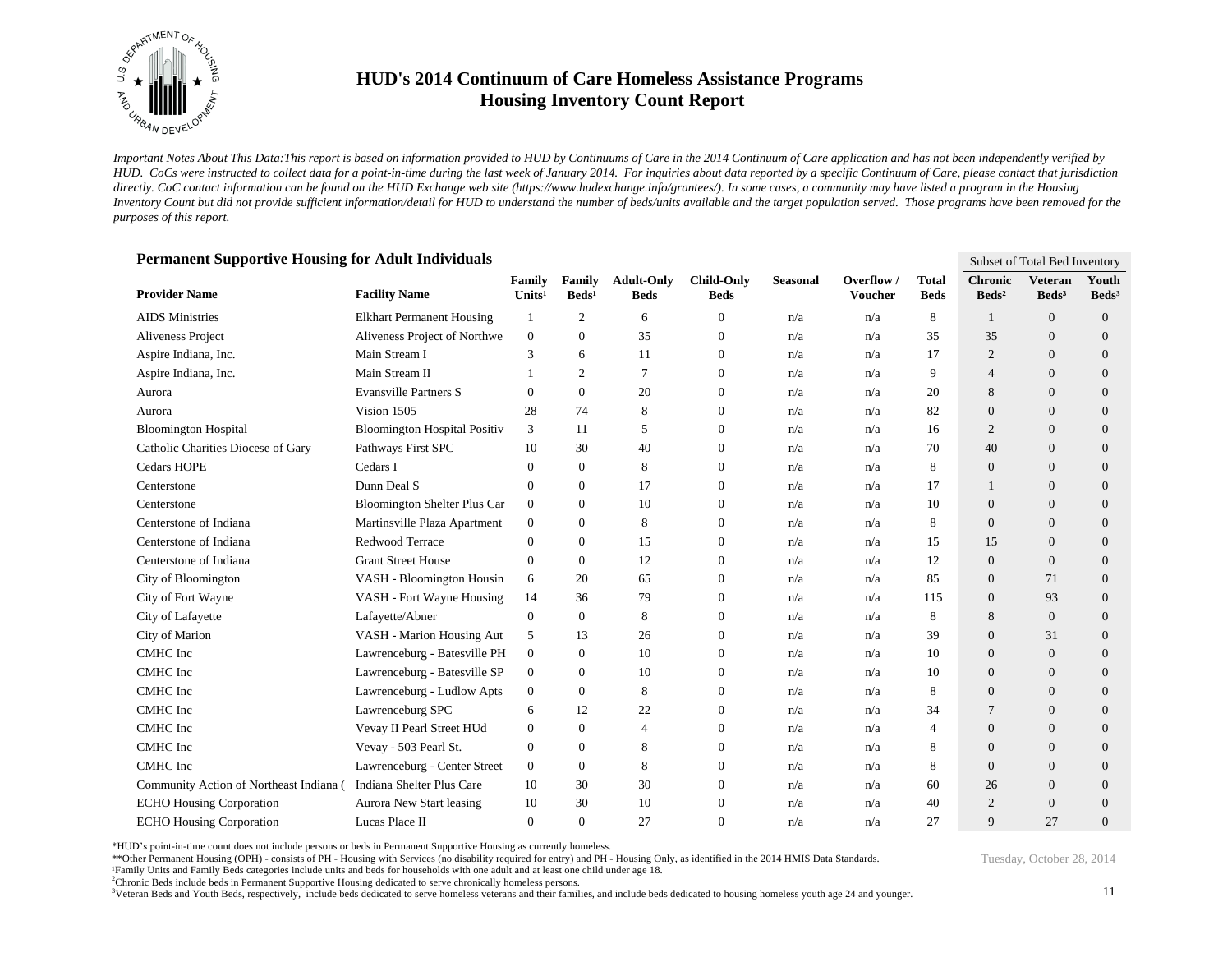

*Important Notes About This Data:This report is based on information provided to HUD by Continuums of Care in the 2014 Continuum of Care application and has not been independently verified by HUD. CoCs were instructed to collect data for a point-in-time during the last week of January 2014. For inquiries about data reported by a specific Continuum of Care, please contact that jurisdiction*  directly. CoC contact information can be found on the HUD Exchange web site (https://www.hudexchange.info/grantees/). In some cases, a community may have listed a program in the Housing *Inventory Count but did not provide sufficient information/detail for HUD to understand the number of beds/units available and the target population served. Those programs have been removed for the purposes of this report.*

| Permanent Supportive Housing for Adult Individuals       |                                    |                              |                           |                                  |                                  |                 | Subset of Total Bed Inventory |                             |                                   |                                     |                            |
|----------------------------------------------------------|------------------------------------|------------------------------|---------------------------|----------------------------------|----------------------------------|-----------------|-------------------------------|-----------------------------|-----------------------------------|-------------------------------------|----------------------------|
| <b>Provider Name</b>                                     | <b>Facility Name</b>               | Family<br>Units <sup>1</sup> | Family<br>$\text{Beds}^1$ | <b>Adult-Only</b><br><b>Beds</b> | <b>Child-Only</b><br><b>Beds</b> | <b>Seasonal</b> | Overflow/<br><b>Voucher</b>   | <b>Total</b><br><b>Beds</b> | <b>Chronic</b><br>$\text{Beds}^2$ | <b>Veteran</b><br>Beds <sup>3</sup> | Youth<br>Beds <sup>3</sup> |
| <b>ECHO Housing Corporation</b>                          | Echo Renaissance 16                | $\Omega$                     | $\theta$                  | 16                               | $\mathbf{0}$                     | n/a             | n/a                           | 16                          | 10                                | $\theta$                            | $\theta$                   |
| <b>Edgewater Systems for Balanced Living</b>             | Midtown/SS Commons                 | $\mathbf{0}$                 | $\mathbf{0}$              | 37                               | $\overline{0}$                   | n/a             | n/a                           | 37                          | 18                                | $\overline{0}$                      | $\overline{0}$             |
| <b>Edgewater Systems for Balanced Living</b>             | Phoenix Apartments                 | $\mathbf{0}$                 | $\overline{0}$            | 30                               | $\mathbf{0}$                     | n/a             | n/a                           | 30                          | $\overline{0}$                    | $\Omega$                            | $\overline{0}$             |
| <b>Edgewater Systems for Balanced Living</b>             | <b>SPC</b>                         | 12                           | 32                        | 8                                | $\mathbf{0}$                     | n/a             | n/a                           | 40                          | $\overline{0}$                    | $\Omega$                            | $\overline{0}$             |
| Genesis Outreach Inc.                                    | Promising Partnerships             | 13                           | 35                        | 2                                | $\mathbf{0}$                     | n/a             | n/a                           | 37                          | $\overline{2}$                    | $\overline{0}$                      | $\overline{0}$             |
| Housing Opportunities Inc.                               | Perm 5                             | 7                            | 14                        | 14                               | 0                                | n/a             | n/a                           | 28                          | $\mathbf{0}$                      | $\overline{0}$                      | $\overline{0}$             |
| Housing Opportunities Inc.                               | Permanent Housing 4                | 4                            | 6                         | $\overline{2}$                   | $\mathbf{0}$                     | n/a             | n/a                           | 8                           | $\overline{0}$                    | $\overline{0}$                      | $\overline{0}$             |
| Housing Opportunities Inc.                               | Creekview                          |                              | 18                        |                                  | $\boldsymbol{0}$                 | n/a             | n/a                           | 19                          | $\mathbf{0}$                      | $\overline{0}$                      | $\overline{0}$             |
| Housing Opportunities Inc.                               | Tulip                              |                              | 14                        | $\overline{2}$                   | $\overline{0}$                   | n/a             | n/a                           | 16                          | $\theta$                          | $\theta$                            | $\overline{0}$             |
| Housing Opportunities Inc.                               | Dixie/Creekview                    | 6                            | 12                        | $\overline{2}$                   | $\mathbf{0}$                     | n/a             | n/a                           | 14                          | $\Omega$                          | $\overline{0}$                      | $\overline{0}$             |
| <b>IHCDA</b>                                             | VASH - City of Elkhart             | 0                            | $\overline{0}$            | 3                                | $\overline{0}$                   | n/a             | n/a                           | 3                           | $\theta$                          | 3                                   | $\overline{0}$             |
| Indiana S II                                             | <b>Meridian Services</b>           | 17                           | 17                        | 15                               | $\mathbf{0}$                     | n/a             | n/a                           | 32                          | $\overline{0}$                    | $\overline{0}$                      | $\overline{0}$             |
| Indiana S <sub>II</sub>                                  | Aspire                             | 5                            | 18                        | 39                               | $\mathbf{0}$                     | n/a             | n/a                           | 57                          | $\theta$                          | $\overline{0}$                      | $\overline{0}$             |
| Indiana S III                                            | Howard Regional Behavioral         | $\mathbf{0}$                 | $\overline{0}$            | 15                               | $\mathbf{0}$                     | n/a             | n/a                           | 15                          | 15                                | $\overline{0}$                      | $\overline{0}$             |
| Indiana S III                                            | City of Lafayette                  | $\mathbf{0}$                 | $\theta$                  | 20                               | $\mathbf{0}$                     | n/a             | n/a                           | 20                          | 20                                | $\overline{0}$                      | $\overline{0}$             |
| Indiana S III                                            | <b>Meridian Services</b>           | $\theta$                     | $\theta$                  | 10                               | $\mathbf{0}$                     | n/a             | n/a                           | 10                          | 10                                | $\overline{0}$                      | $\overline{0}$             |
| Lafayette Transitional Housing Center Inc Lincoln Center |                                    | $\mathbf{0}$                 | $\theta$                  | 24                               | $\overline{0}$                   | n/a             | n/a                           | 24                          | 24                                | $\overline{0}$                      | $\overline{0}$             |
| LifeSpring Inc.                                          | <b>Lifespring Permanent Housin</b> | 10                           | 30                        | 5                                | $\overline{0}$                   | n/a             | n/a                           | 35                          | $\theta$                          | $\theta$                            | $\overline{0}$             |
| Martha's House Inc.                                      | Permanent Supportive Housin        | 4                            | 8                         | 11                               | $\Omega$                         | n/a             | n/a                           | 19                          | 11                                | $\Omega$                            | $\overline{0}$             |
| Mental Health America of Tippecanoe Co                   | <b>Supportive Housing</b>          | 0                            | $\Omega$                  | 8                                | $\Omega$                         | n/a             | n/a                           | 8                           | $\Omega$                          | $\Omega$                            | $\Omega$                   |
| Mental Health America of Vigo County                     | <b>YOUunity Village</b>            | $\theta$                     | $\theta$                  | 30                               | $\Omega$                         | n/a             | n/a                           | 30                          | $\Omega$                          | $\Omega$                            | $\overline{0}$             |
| Mental Health America of Vigo County                     | <b>YOUnity Housing</b>             | $\theta$                     | $\theta$                  | 10                               | $\mathbf{0}$                     | n/a             | n/a                           | 10                          | 10                                | $\Omega$                            | $\overline{0}$             |
| Mental Health America of Vigo County                     | Sweet Home Terre Firma             |                              | 2                         | 6                                | $\Omega$                         | n/a             | n/a                           | 8                           | $\overline{0}$                    | $\Omega$                            | $\overline{0}$             |
| Meridian Services Inc.                                   | Meridian Services SPC              | $\mathbf{0}$                 | $\theta$                  | 10                               | $\mathbf{0}$                     | n/a             | n/a                           | 10                          | $\mathbf{0}$                      | $\Omega$                            | $\overline{0}$             |
| Michigan City Housing Authority                          | <b>ML Sanders Pathways</b>         | $\mathbf{0}$                 | $\mathbf{0}$              | 6                                | $\mathbf{0}$                     | n/a             | n/a                           | 6                           | $\theta$                          | $\Omega$                            | $\overline{0}$             |
| Oaklawn Mental Health Center                             | Chapman West Plains                | $\mathbf{0}$                 | $\mathbf{0}$              | 17                               | $\mathbf{0}$                     | n/a             | n/a                           | 17                          | 5                                 | $\overline{0}$                      | $\overline{0}$             |
| Oaklawn Mental Health Center                             | <b>Lincoln West Apartments</b>     | $\mathbf{0}$                 | $\theta$                  | 14                               | $\Omega$                         | n/a             | n/a                           | 14                          | 3                                 | $\Omega$                            | $\overline{0}$             |
| Park Center Inc.                                         | Park Center SPC                    | $\Omega$                     | $\Omega$                  | 20                               | $\Omega$                         | n/a             | n/a                           | 20                          | $\Omega$                          | $\Omega$                            | $\Omega$                   |

#### **Permanent Supportive Housing for Adult Individuals**

\*HUD's point-in-time count does not include persons or beds in Permanent Supportive Housing as currently homeless.

\*\*Other Permanent Housing (OPH) - consists of PH - Housing with Services (no disability required for entry) and PH - Housing Only, as identified in the 2014 HMIS Data Standards. ¹Family Units and Family Beds categories include units and beds for households with one adult and at least one child under age 18.

<sup>2</sup>Chronic Beds include beds in Permanent Supportive Housing dedicated to serve chronically homeless persons.

<sup>3</sup>Veteran Beds and Youth Beds, respectively, include beds dedicated to serve homeless veterans and their families, and include beds dedicated to housing homeless youth age 24 and younger.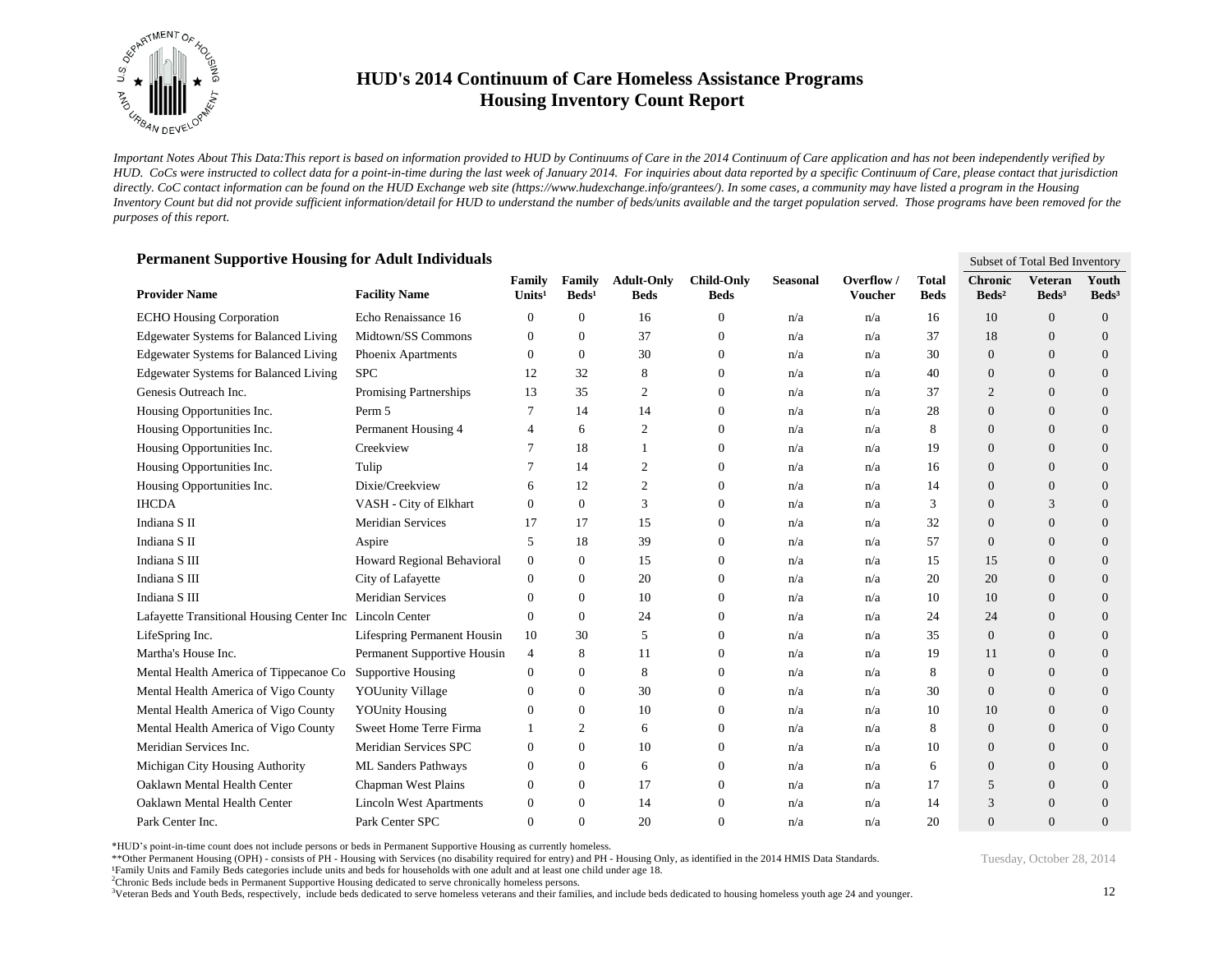

*Important Notes About This Data:This report is based on information provided to HUD by Continuums of Care in the 2014 Continuum of Care application and has not been independently verified by HUD. CoCs were instructed to collect data for a point-in-time during the last week of January 2014. For inquiries about data reported by a specific Continuum of Care, please contact that jurisdiction*  directly. CoC contact information can be found on the HUD Exchange web site (https://www.hudexchange.info/grantees/). In some cases, a community may have listed a program in the Housing *Inventory Count but did not provide sufficient information/detail for HUD to understand the number of beds/units available and the target population served. Those programs have been removed for the purposes of this report.*

| <b>Permanent Supportive Housing for Adult Individuals</b> |                          |                              |                             |                                  |                                  |                 |                       | Subset of Total Bed Inventory |                                     |                              |                          |
|-----------------------------------------------------------|--------------------------|------------------------------|-----------------------------|----------------------------------|----------------------------------|-----------------|-----------------------|-------------------------------|-------------------------------------|------------------------------|--------------------------|
| <b>Provider Name</b>                                      | <b>Facility Name</b>     | Family<br>Units <sup>1</sup> | Family<br>Beds <sup>1</sup> | <b>Adult-Only</b><br><b>Beds</b> | <b>Child-Only</b><br><b>Beds</b> | <b>Seasonal</b> | Overflow /<br>Voucher | <b>Total</b><br><b>Beds</b>   | <b>Chronic</b><br>$\mathbf{Beds^2}$ | Veteran<br>Beds <sup>3</sup> | Youth<br>$\text{Beds}^3$ |
| Park Center Inc.                                          | Park Center II           | $\theta$                     | $\Omega$                    | 20                               | $\mathbf{0}$                     | n/a             | n/a                   | 20                            |                                     | $\Omega$                     | $\Omega$                 |
| Porter Starke CMHC                                        | Porter Starke SPC        | $\mathbf{0}$                 | $\overline{0}$              | 12                               | $\mathbf{0}$                     | n/a             | n/a                   | 12                            | $\overline{0}$                      | $\theta$                     | $\Omega$                 |
| Regional MHC                                              | Shelter Plus Care        | $\mathbf{0}$                 | $\Omega$                    | 15                               | $\mathbf{0}$                     | n/a             | n/a                   | 15                            | $\Omega$                            | $\Omega$                     | $\Omega$                 |
| Regional MHC                                              | <b>Shelby Apartments</b> | $\mathbf{0}$                 | $\theta$                    | 16                               | $\mathbf{0}$                     | n/a             | n/a                   | 16                            | $\Omega$                            | $\Omega$                     | $\Omega$                 |
| Shalom Center                                             | Crawford Homes           | 6                            | 14                          | 34                               | $\mathbf{0}$                     | n/a             | n/a                   | 48                            | 29                                  | $\Omega$                     | $\Omega$                 |
| <b>Total</b>                                              |                          | 196                          | 486                         | 991                              | $\bf{0}$                         | n/a             | n/a                   | 1477                          | 322                                 | 225                          | $\mathbf{0}$             |

| <b>Rapid Re-Housing for Mixed Populations</b> |                       |                            |                           |                                  |                           |          |                       |                             | Subset of Total Bed Inventory       |                            |                            |  |
|-----------------------------------------------|-----------------------|----------------------------|---------------------------|----------------------------------|---------------------------|----------|-----------------------|-----------------------------|-------------------------------------|----------------------------|----------------------------|--|
| <b>Provider Name</b>                          | <b>Facility Name</b>  | Family<br>$\text{Units}^1$ | Family<br>$\text{Beds}^1$ | <b>Adult-Only</b><br><b>Beds</b> | Child-Onlv<br><b>Beds</b> | Seasonal | Overflow /<br>Voucher | <b>Total</b><br><b>Beds</b> | <b>Chronic</b><br>Beds <sup>2</sup> | Veteran<br>$\text{Beds}^3$ | Youth<br>Beds <sup>3</sup> |  |
| Center for Women and Families                 | Rapid Rehousing - BOS |                            |                           |                                  |                           | n/a      | n/a                   |                             | n/a                                 |                            |                            |  |
| <b>Total</b>                                  |                       |                            |                           |                                  | 0                         | n/a      | n/a                   |                             | n/a                                 |                            |                            |  |

\*HUD's point-in-time count does not include persons or beds in Permanent Supportive Housing as currently homeless.

\*\*Other Permanent Housing (OPH) - consists of PH - Housing with Services (no disability required for entry) and PH - Housing Only, as identified in the 2014 HMIS Data Standards. Family Units and Family Beds categories include units and beds for households with one adult and at least one child under age 18.

<sup>2</sup>Chronic Beds include beds in Permanent Supportive Housing dedicated to serve chronically homeless persons.

<sup>3</sup>Veteran Beds and Youth Beds, respectively, include beds dedicated to serve homeless veterans and their families, and include beds dedicated to housing homeless youth age 24 and younger.